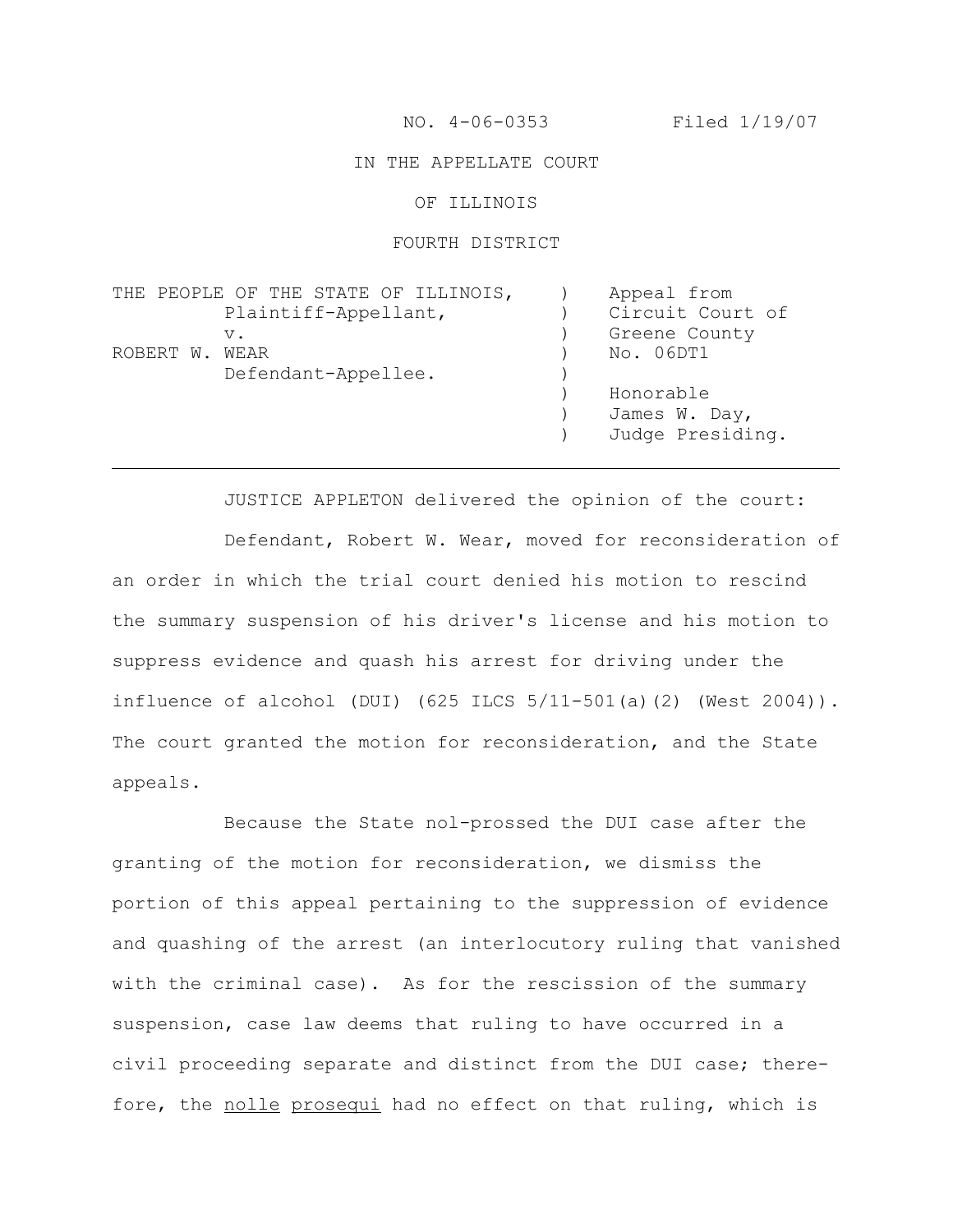appealable as a final judgment. In reliance on the doctrine of hot pursuit, we reverse the trial court's rescission of the summary suspension of defendant's driver license.

#### I. BACKGROUND

The charging instrument was a citation and complaint, i.e., a traffic ticket, alleging that defendant committed the DUI in White Hall on January 2, 2006, at 12:52 a.m. On that date, the arresting police officer, Christopher Dawdy, served upon defendant a notice of the summary suspension of his driver's license for refusing to submit to a chemical test. See 625 ILCS 5/11-501.1(f) (West 2004). The DUI case was docketed as People v. Wear, case No. 06-DT-1. A receipt shows that on January 3, 2006, defendant posted bond in the amount of \$100.

On January 20, 2006, defendant filed a motion to rescind the summary suspension. The grounds of the motion were twofold: (1) he "was not properly placed under arrest for [DUI,]" and (2) Dawdy lacked reasonable grounds to believe he had been driving, or in actual physical control of, a motor vehicle on a public highway while under the influence of alcohol or drugs.

On January 24, 2006, defendant filed a motion to suppress evidence and quash his arrest on the following grounds:

> "6. The arrest herein occurred as a result of a warrantless, nonconsensual entry

> > $- 2 -$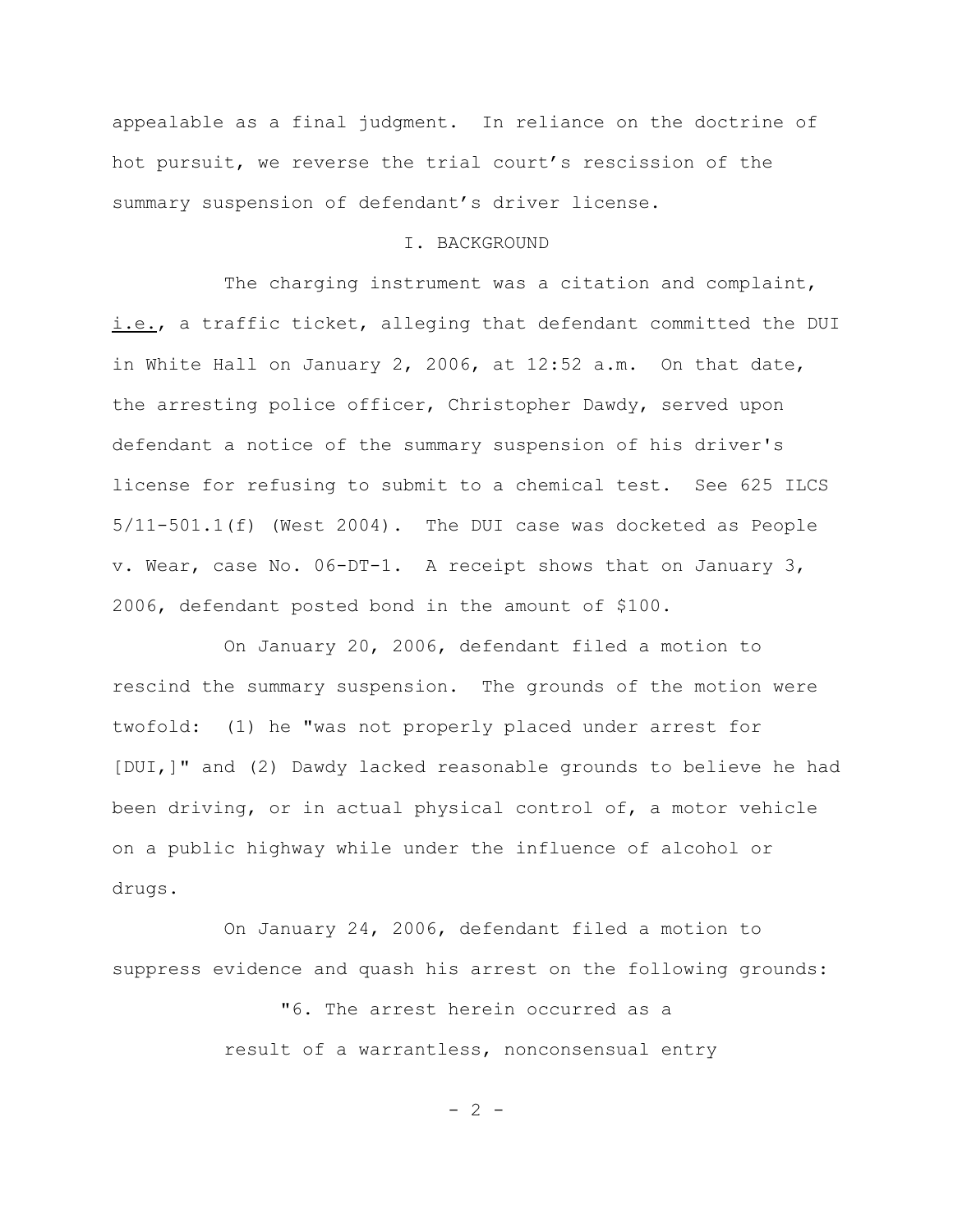into the residence at 303 Fulton Street, White Hall, Illinois[,] by the arresting officer, without probable cause to arrest and without the presence of any circumstances to excuse the requirement of probable cause or a warrant to enter the residence \*\*\*.

7. As a result of the arresting officer's unlawful, warrantless entry into the residence, the officer made certain observations of the [d]efendant and had certain conversations with the [d]efendant inside the residence, and subsequently outside the residence, which the defendant anticipates will be used against him at trial."

On February 10 and 17, 2006, the trial court held an evidentiary hearing on defendant's two motions. Defendant called Dawdy, who testified that on January 2, 2006, at 12:52 a.m., he was driving his squad car west on West Lincoln Street, where the speed limit was 30 miles per hour, when an eastbound white Cadillac traveling fast--"at least 40 [miles per hour]"--swerved toward him, forcing him to pull off to the shoulder of the street to avert a head-on collision. Dawdy turned around and pursued the Cadillac, which crossed Main Street and continued east on East Lincoln Street, still swerving from side to side. When the

- 3 -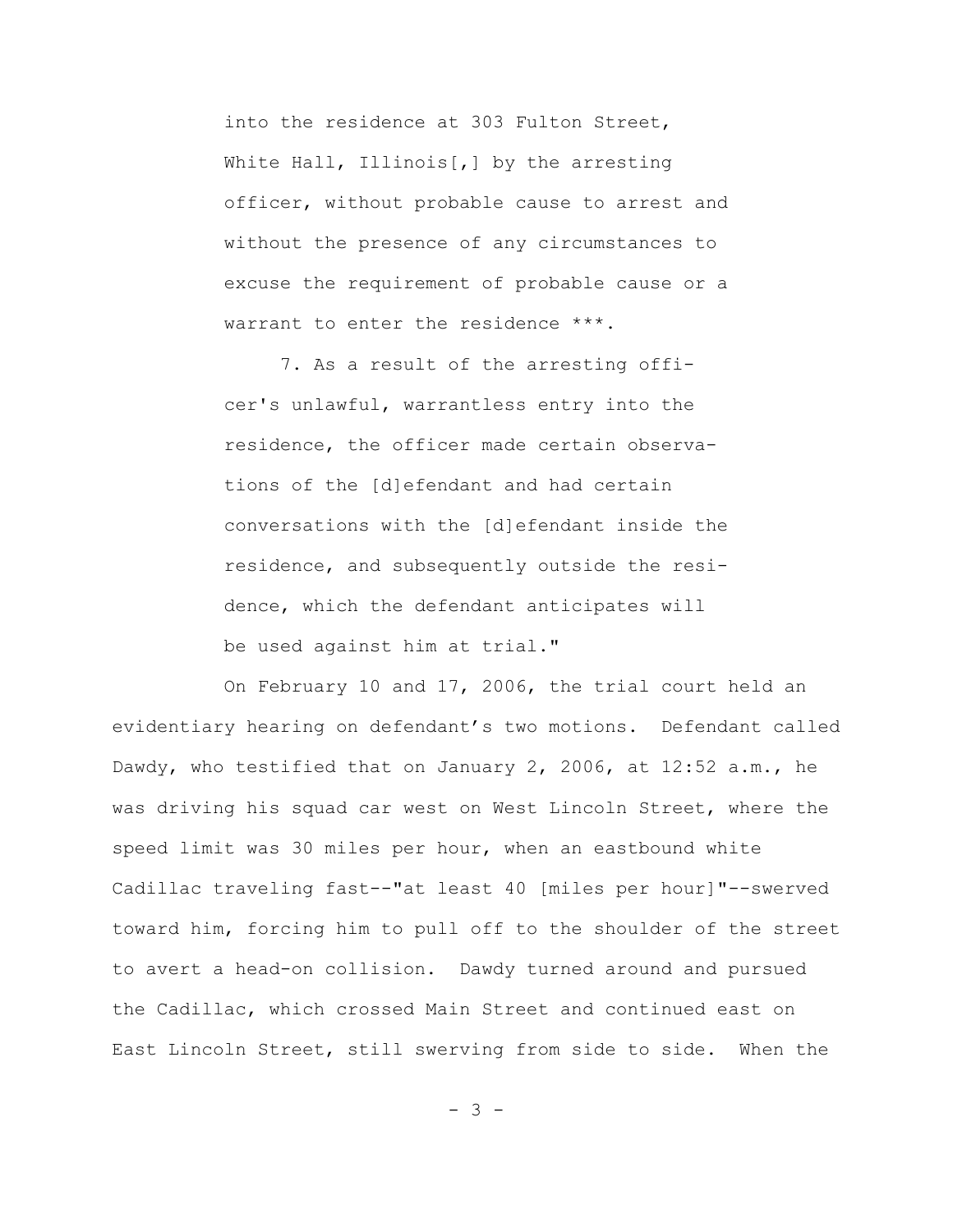Cadillac turned south onto Bates Avenue without using a turn signal, Dawdy (by then, no more than a car's length behind) turned on the flashing red and blue lights on the roof of his squad car. He followed the Cadillac five or six more blocks. Bates Avenue became Israel Street. Continuing south down Israel Street, the Cadillac coasted through an intersection, disobeying a stop sign. It stopped at the next stop sign and turned east onto East Carlinville Street. Then it turned into the driveway of a house at the intersection of East Carlinville and Fulton Streets. Dawdy pulled in behind the Cadillac and got out of his squad car at the same time defendant got out of the Cadillac.

Dawdy testified that he ordered defendant to get back into the car but defendant ignored him and began walking toward the house, staggering, swaying, and crossing his feet. Dawdy followed him to the house, ordering him over and over again to get back in his car, but defendant kept on walking without so much as acknowledging Dawdy's presence. A woman opened the door of the house and asked what was going on. "I told her that I had been following [defendant] down Bates [Avenue] with my lights on[] and he wouldn't pull over." Defendant stepped into the threshold, stood beside the woman, and, for the first time, spoke to Dawdy, who was standing less than a foot away, on the porch: defendant told him, "['I] made it home.[']" Dawdy smelled alcohol on his breath. Defendant then retreated into the house,

 $- 4 -$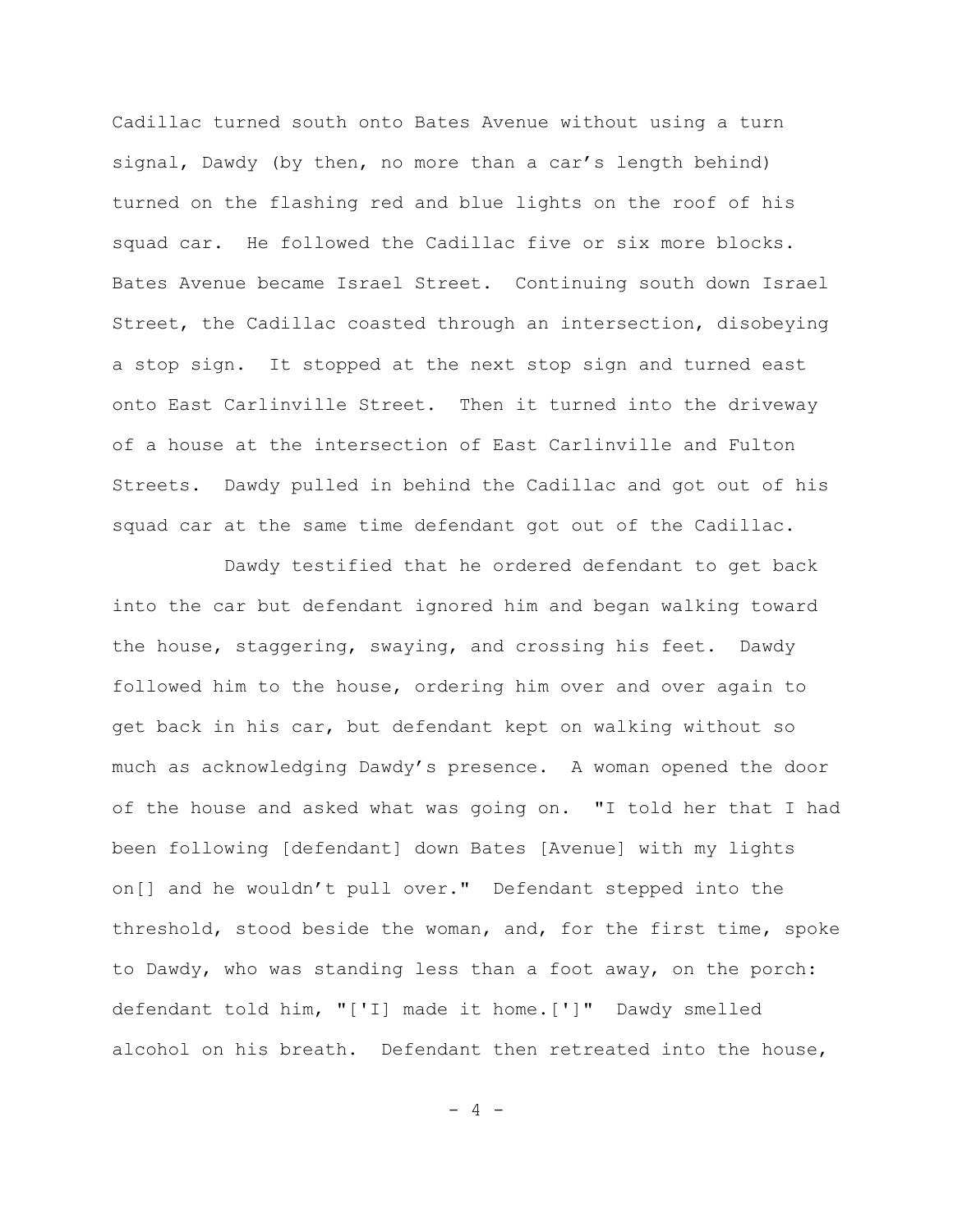and without asking for permission, Dawdy followed him inside, demanding his identification--a demand that defendant refused because, as he insisted, he had "made it home." Dawdy asked defendant where he had come from; "Hillview Tavern," defendant replied. Dawdy twice asked him to come outside and take a field sobriety test; he refused. "[Defendant] stated to me that he didn't want to do field sobriety, that he's done it in the past and it hasn't helped him." At that point, Dawdy decided to place defendant under arrest. He handcuffed him and took him outside. In the squad car, Dawdy asked him to take a preliminary breath test; defendant refused. Dawdy took him to the Greene County sheriff's department, which had an officer certified to administer a Breathalyzer test. Warned by Dawdy of the consequence of refusal, defendant refused to take a Breathalyzer test, resulting in the summary suspension of his driver's license for six months.

Defendant also called the woman who tended bar at Hillview Tavern the evening of January 1, 2006, as well as two of the men with whom he played billiards there that evening. According to them, defendant did not appear to be drunk while he was in their presence from 8:30 to 11:30 p.m., and his speech and balance were unimpaired.

Patricia Foiles testified that the house on Fulton Street was her residence and defendant was her boyfriend. When he pulled into her driveway after midnight on January 2, 2006,

 $-5 -$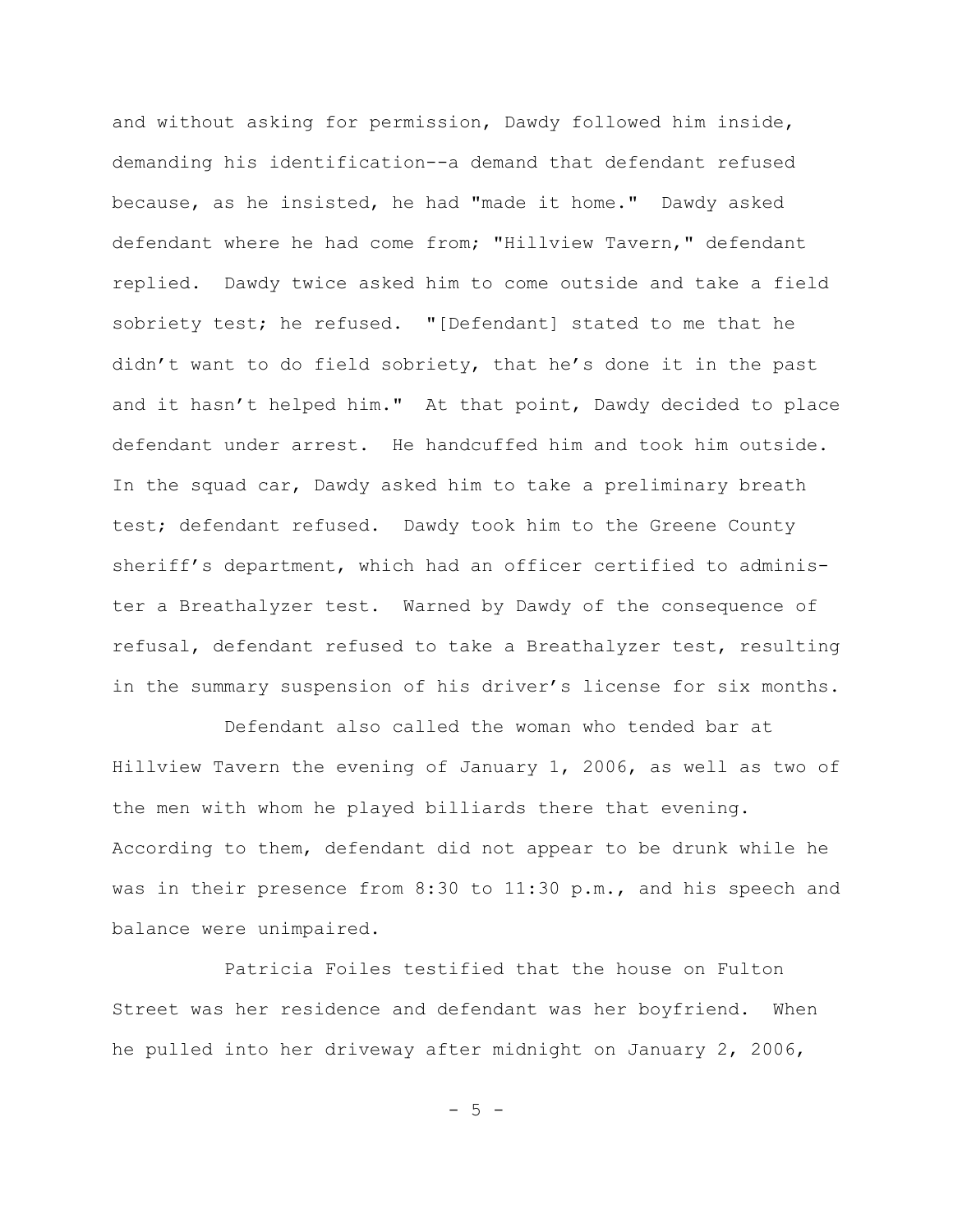she was expecting him to stay overnight, as he customarily did. In her opinion, he displayed no symptoms of intoxication; he was walking and talking just fine.

Defendant testified he remembered drinking only three beers during his three-hour stay at the tavern, and he knew his faculties were unimpaired because, at the pool table, he was at the top of his game. He denied drinking before he went to the tavern or after he left. He was weaving on the road not because of intoxication but to avoid potholes and manhole covers, which might have damaged his old and fragile Cadillac. The Cadillac had a narrow rear window, and the first time he noticed the flashing lights of a squad car behind him was at the intersection of Israel Street and East Carlinville Street. Because (to his knowledge) he had done nothing wrong, he assumed the squad car was on some errand other than pulling him over. When he turned onto East Carlinville Street, he expected the squad car to keep going. His girlfriend's house was only "a short block" away from that intersection. He was unaware the squad car pulled into the driveway behind him. In fact, he was oblivious to Dawdy's presence until he entered the house and, sensing someone behind him, turned around and saw him standing there. He admitted refusing to take a Breathalyzer test.

Initially, on February 24, 2006, the trial court denied the motions to rescind the summary suspension and to suppress

- 6 -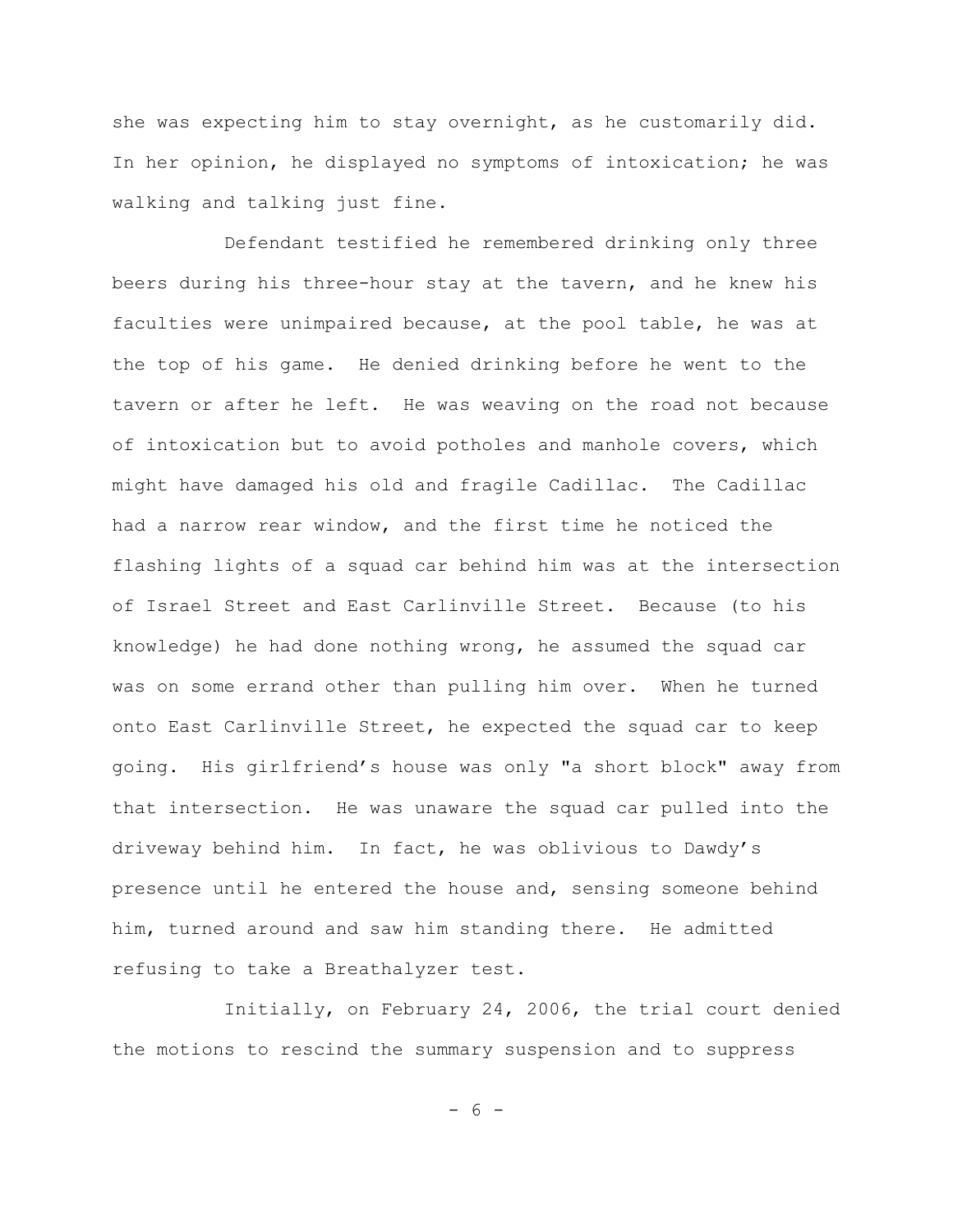evidence and quash the arrest. Believing Dawdy's testimony over defendant's, the court found that "the arrest [of defendant] commenced in a public place" and that under United States v. Santana, 427 U.S. 38, 42-43, 49 L. Ed. 2d 300, 305, 96 S. Ct. 2406, 2409 (1976), he "could not thwart his lawful arrest by retreating into his girlfriend's residence."

 On March 2, 2006, defendant filed a motion to reconsider both rulings. He pointed out that according to Dawdy's own testimony, Dawdy did not form an intent to arrest defendant until after he followed defendant into the house; thus, the arrest was not "set in motion in a public place" (Santana, 427 U.S. at 43, 49 L. Ed. 2d at 306, 96 S. Ct. at 2410). For that reason, defendant arqued, Santana was inapplicable. The court evidently agreed with this argument, for on April 5, 2006, it made the following docket entry: "After considering the arguments of counsel at the hearing on the [m]otion to [r]econsider, the court grants the [m]otion to [r]econsider [its] [r]uling. Petition to [r]escind [s]tatutory [s]ummary [s]uspension is granted[,] and the [m]otion to [q]uash [a]rrest is granted."

When the trial court granted defendant's motion for reconsideration, the circuit clerk completed and signed a notice to the Secretary of State, as required by section 2-118.1 of the Illinois Vehicle Code (625 ILCS 5/2-118.1 (West 2004)). The form states that "[u]pon the conclusion of the hearing, the [c]ircuit

- 7 -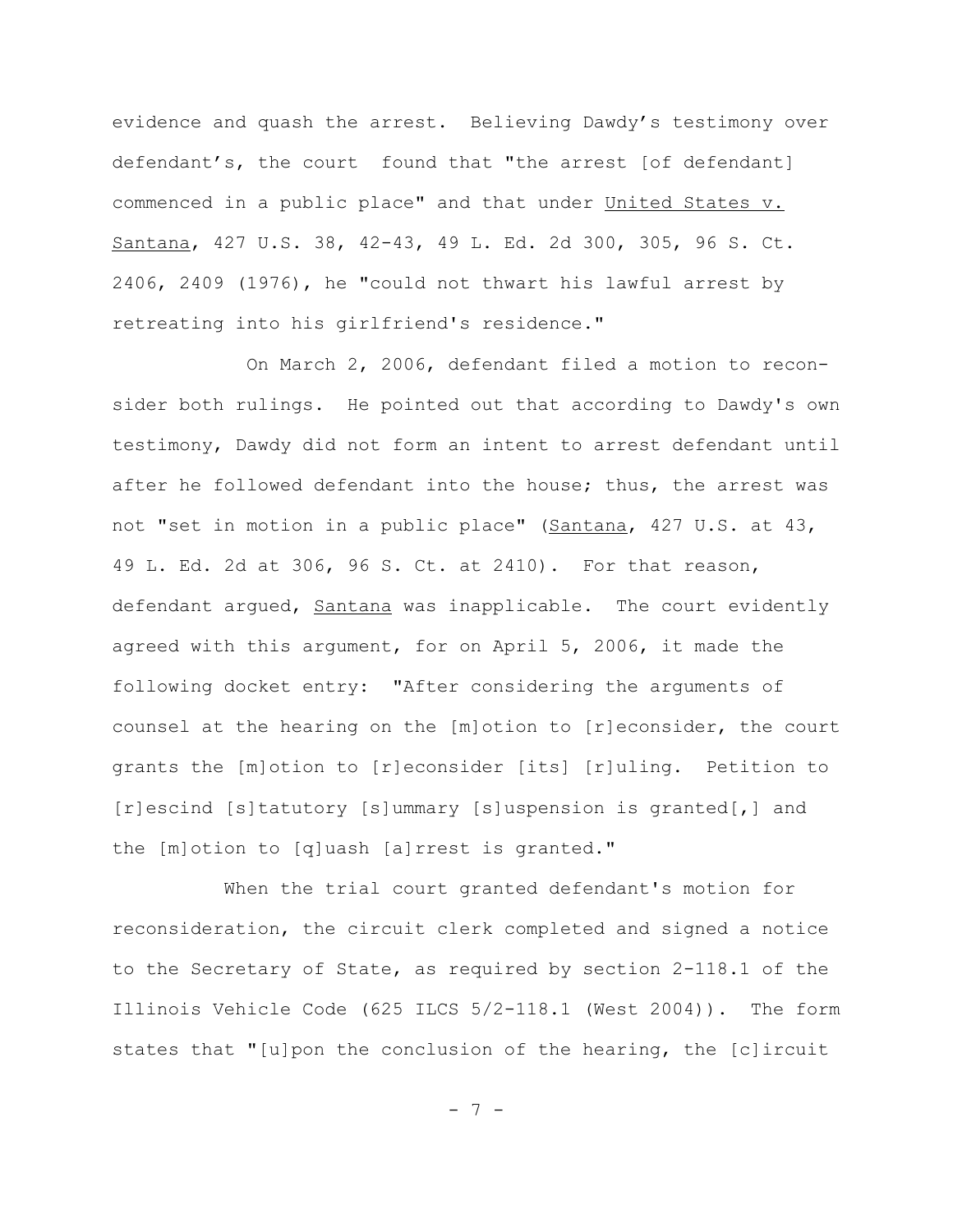[c]ourt found in favor of [defendant]" and rescinded the summary suspension of driving privileges because "[n]o [r]easonable [g]rounds" existed for the suspension.

On April 10, 2006, the trial court held a previously scheduled pretrial hearing in case Nos. 06-DT-1 and 06-TR-9. (In the latter case, defendant was charged with failing to use a turn signal.) The transcript of the hearing consists of one page, which we quote in full:

> "THE COURT: What do you have next, Mr. Goetten [(State's Attorney)]?

MR. GOETTEN: Judge, this is People of the State of Illinois vs. Robert Wear, [case] No[s]. 06-DT-1[] [and] 06-TR-9. Your Honor, you had previously--I believe last week, had ruled on the [m]otion to [r]econsider in the [d]efendant's favor. I quess we're here today to dispose of the matter. I didn't know, and I'm not sure if Mr. Turpin [(defense counsel)] knows[:] [W]as that as to [case No.] 06-DT-1 for sure[?] [Case] No. 06-TR-9 was also part of defendant's motion.

THE COURT: No, it was only on [case No.] 06-DT-1. The court sees no reason to suppress any evidence on the turn[-]signal

- 8 -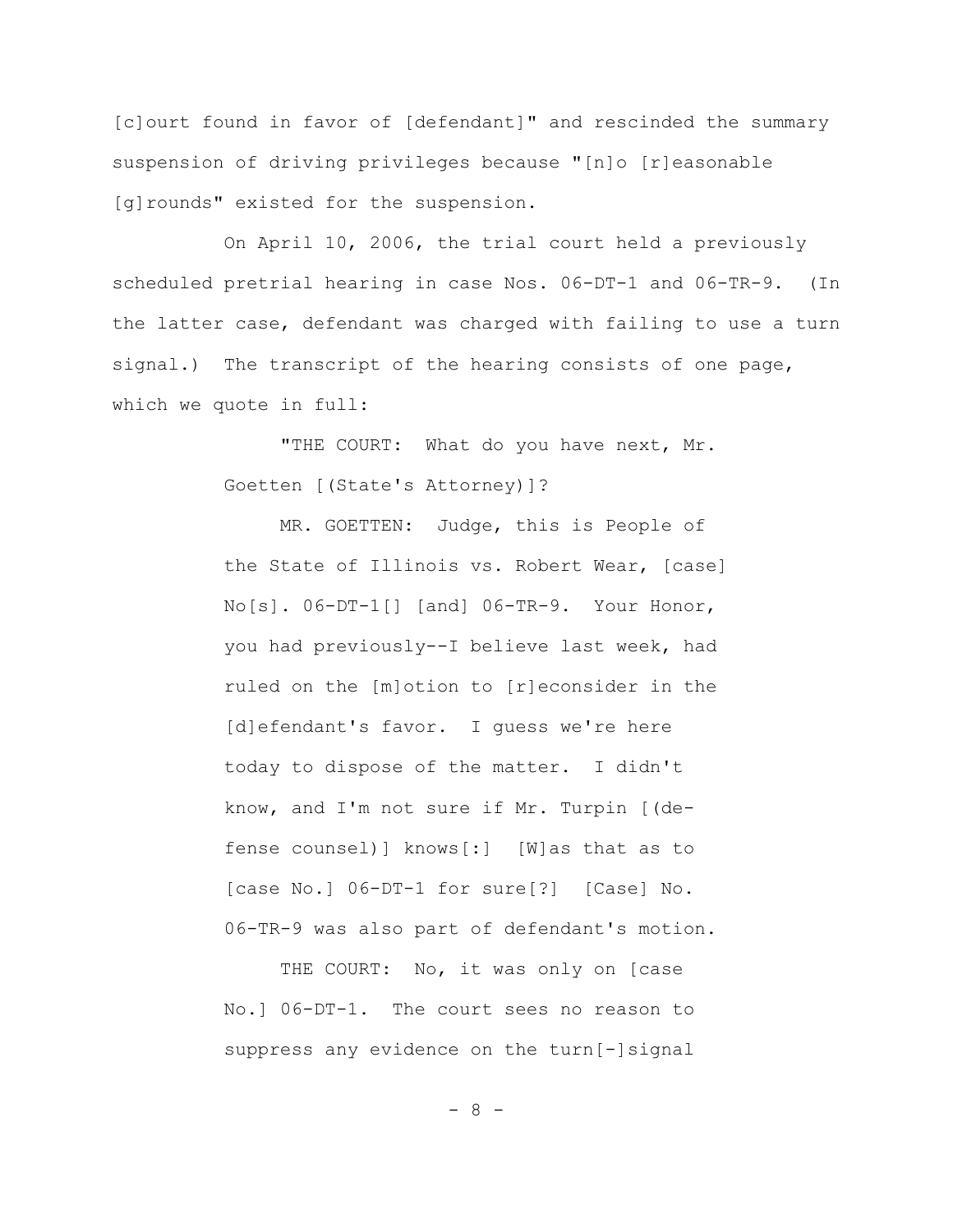charge.

MR. TURPIN: Okay.

MR. GOETTEN: Judge, I believe it's the defendant's intent just to plead guilty to--[o]h, I'm sorry. I believe it's the defendant's intent just to plea[d] guilty to that improper turn signal and pay the \$75 over the counter, Judge.

MR. TURPIN: That is correct, [Y]our Honor.

THE COURT: That's fine.

(Defendant signs plea of guilty [(presumably, on the back of the traffic ticket in case No.  $06-TR-9)$ .])"

Using a preprinted form, the trial court wrote the following order (we indicate the filled-in blanks with underlining):

"CAUSE CALLED FOR:

\* \* \*

X Pretrial Conference.

X Negotiated [p]lea presented and approved ([s]ee Sentencing)[.] Written plea of guilty filed.

\*\*\*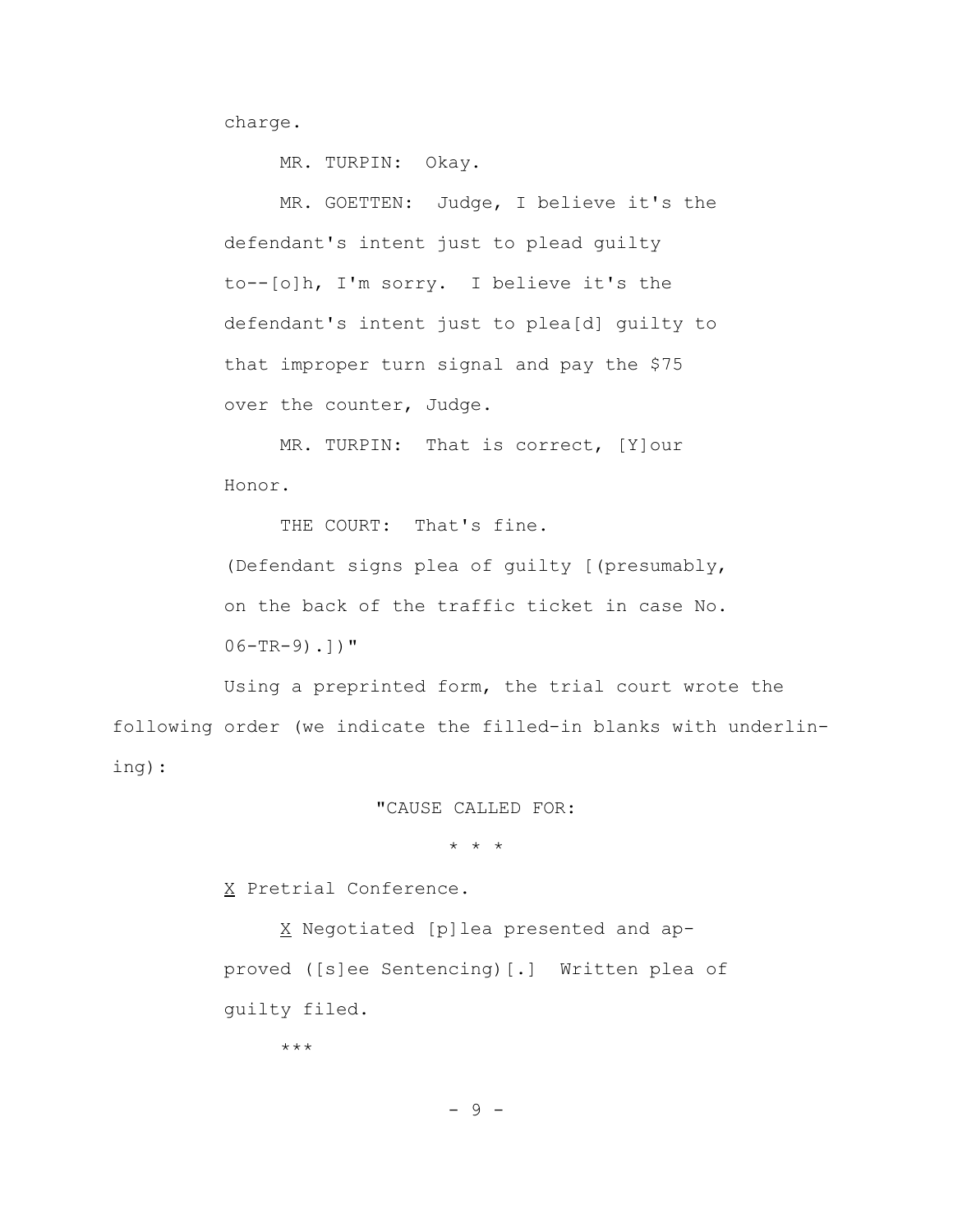X Other. [Case No.] 06[-]DT[-]1--arrest previously quashed--Defendant guilty to [case  $N_o$ .]  $06[-]TR[-]9$ . \*\*\*

X Sentencing. \*\*\*

Defendant sentenced to

\*\*\* X Fine \$75 incl[uding]\*\*\* costs. \*\*\*

X Other: Bond to apply."

Also on April 10, 2006, the trial court made the following docket entry: "Cause called for hearing. Defendant present in person and by Attorney Turpin. Arrest quashed in [case No.] 06-DT-1. Cause stricken. Defendant enters plea of guilty to [the charge in case No.] 06-TR-9. Defendant fined \$75.00 total. Bond to apply. Notice given to [d]efendant, State's Attorney[,] and Attorney Turpin in open court."

On the reverse side of the traffic ticket in case No. 06-DT-1, under the heading "Court Action and Other Orders" and the subheading "Findings," the circuit clerk placed an X in the box corresponding to "[n]olle [p]rosequi"; signed the line reserved for his signature; and, above the words "Date Order Entered," wrote April 10, 2006.

On April 27, 2006, the State appealed from the order of April 5, 2006, in which the trial court granted defendant's

 $- 10 -$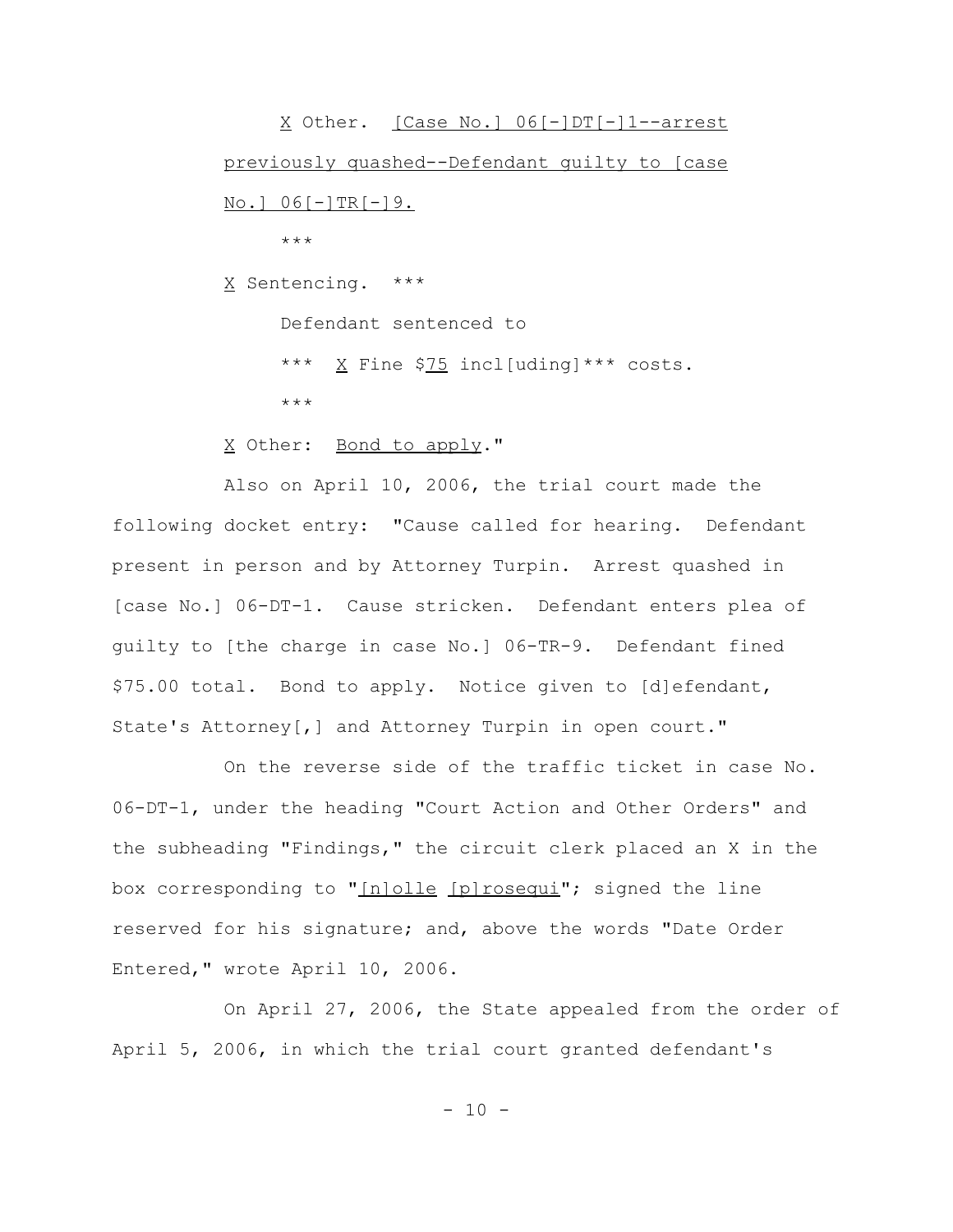motion to reconsider its rulings on the petition to rescind the summary suspension and the motion to suppress evidence and quash the arrest. This is the appeal before us. On July 27, 2006, the State filed a certificate of impairment.

## II. ANALYSIS

A. Defendant's Motion To Dismiss This Appeal

### 1. The DUI Case

In People v. Zeigler, 106 Ill. App. 3d 783, 784, 436 N.E.2d 722, 723 (1982), the Second District held that after nol-prossing a case, the State could not appeal from an earlier order granting a motion for suppression of evidence therein, unless the State also appealed from the nolle-prosequi order or from an order denying a motion to vacate the nolle prosequi. See also People v. Wolsk, 118 Ill. App. 3d 112, 115, 454 N.E.2d 695, 698 (1983). Defendant argues we should dismiss this appeal because while the State appeals from the interlocutory order of April 5, 2006, granting his motion for reconsideration, the State does not appeal from the nolle-prosequi order; nor did the State move to vacate that order.

The State does not disagree with Zeigler's holding. Instead, it disputes the existence of the nolle prosequi in this case. At page C-3 of the appendix to his motion to dismiss this appeal, defendant includes a copy of the reverse side of the traffic ticket, wherein the circuit court certified that the

 $- 11 -$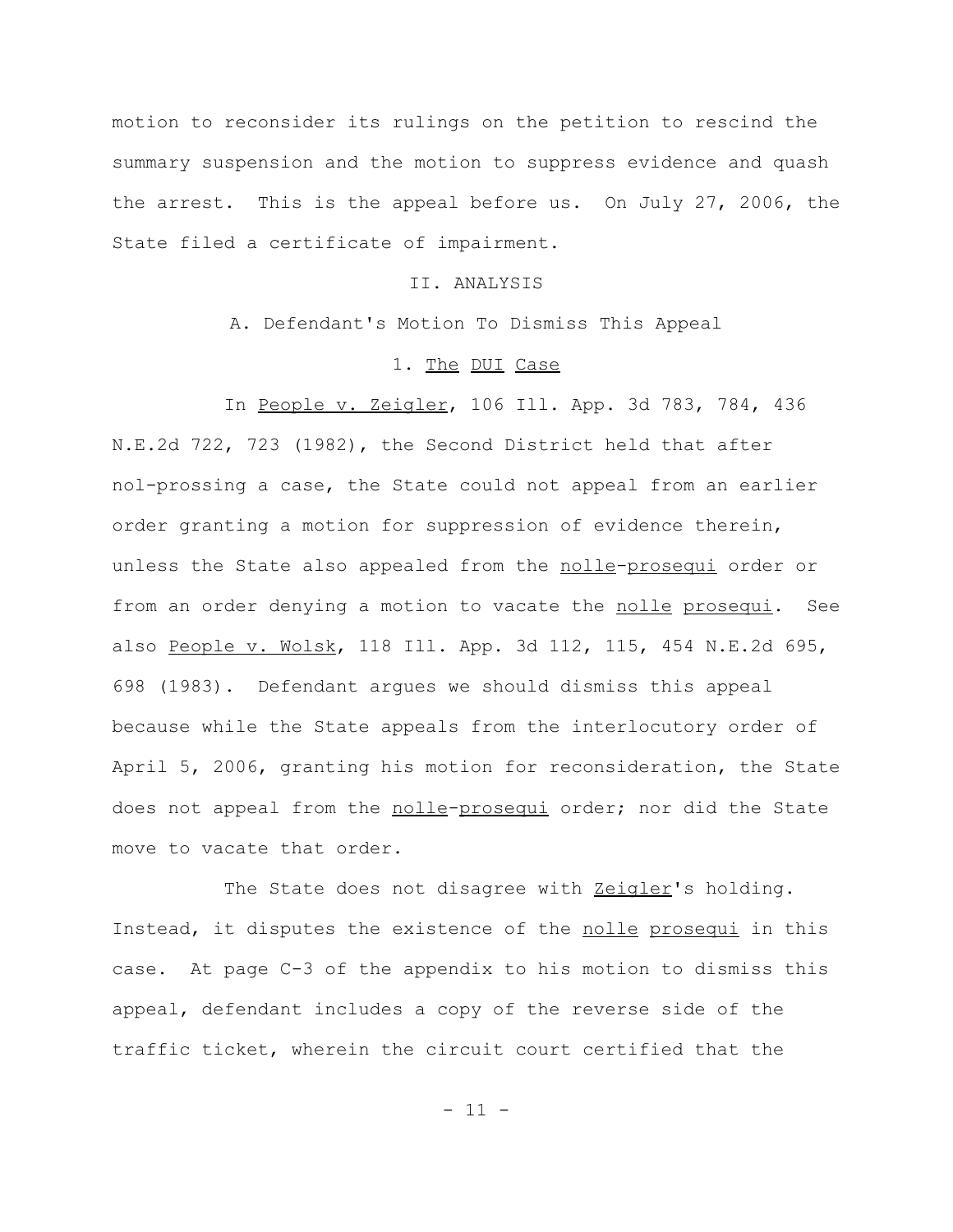State had nol-prossed the DUI case. In its "Objection to Defendant's Motion To Dismiss," the State submits an affidavit by the circuit clerk, V. "Tunie" Brannan, stating as follows:

> "2. In my capacity as [c]ircuit [c]lerk[,] I am required to maintain the records of the court.

3. [A]s a matter of record[-]keeping[,] each case is required to have a disposition.

4. [O]n April 5, 2006, a docket entry was entered by the Honorable James W. Day quashing the arrest and suppressing evidence in [case No.] 06-DT-1.

5. [M]y understanding of the result of the quashing of the arrest in [case No.] 06-DT-1 was that [the] same was dismissed by the court. As a result of that entry[,]  $I$ , V. 'Tunie' Brannan, marked the X by [']Nolle Prosequi['] (see [e]xhibit [No.] C-3 of the [a]ppellee's [m]otion to [d]ismiss [the] [a]ppeal) for the purpose of maintaining records in my office.

6. [A]t no time did I consult with the State's Attorney or the [j]udge in making a determination on this form, [e]xhibit [No.]

- 12 -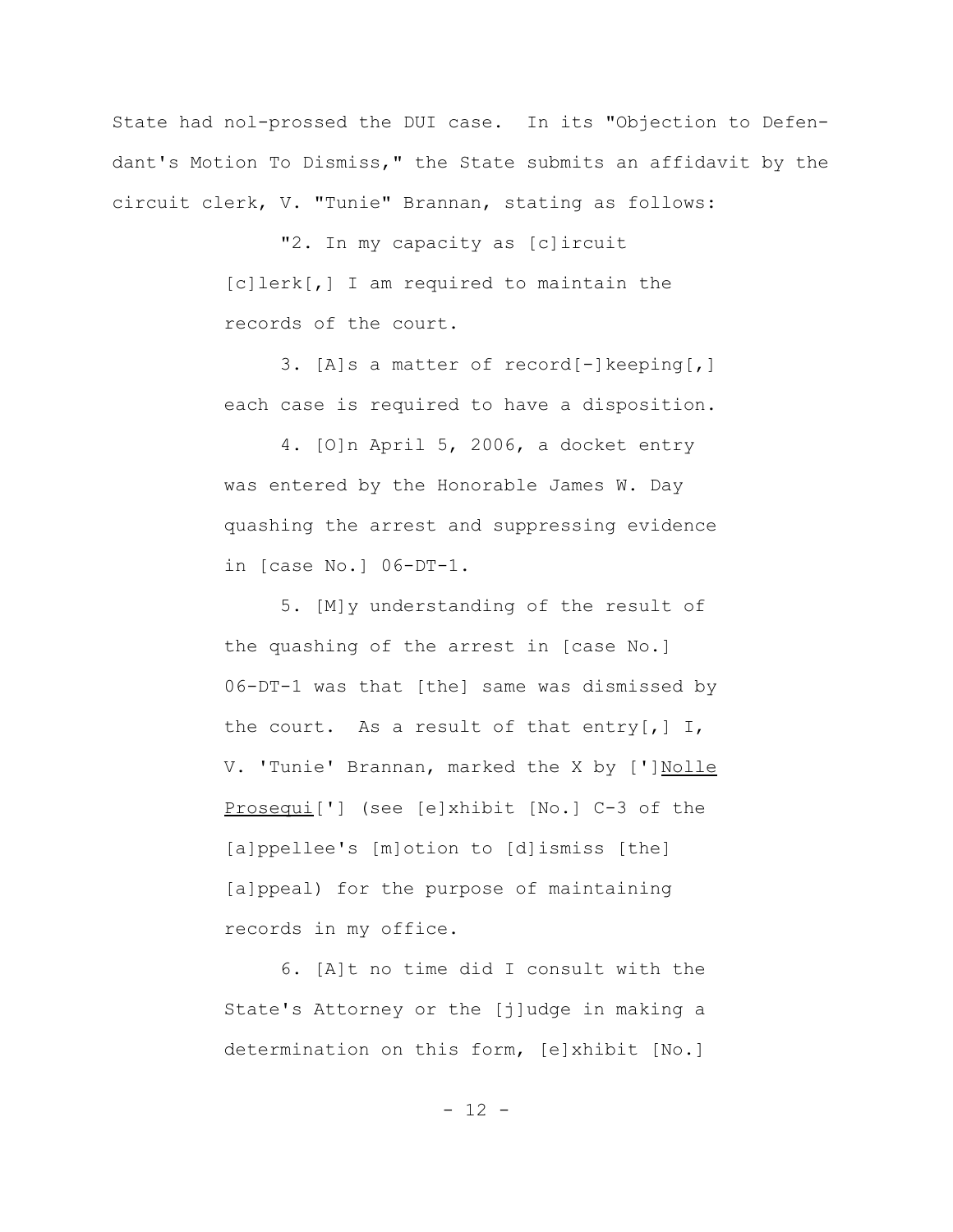C-3 of the [a]ppellee's [m]otion to [d]ismiss [the] [a]ppeal, since this form was for the purpose of record[-]keeping in my office.

7. \*\*\* Exhibit [No.] C-3 of the [a]ppellee's [m]otion to [d]ismiss [the] [a]ppeal is not an official court ruling or

We note that June 2, 2006, the circuit clerk certified the record--including the complaint and citation, which are listed in a table of contents prepared by the circuit clerk.

official court disposition in this matter."

Illinois Supreme Court Rule 612(g) provides that "insofar as appropriate," Rule 329 (Official Reports Advance Sheet No. 22 (October 26, 2005), R. 329, eff. January 1, 2006) shall "apply to criminal appeals." 177 Ill. 2d R. 612(g). Rule 329 provides as follows:

> "The record on appeal shall be taken as true and correct unless shown to be otherwise and corrected in a manner permitted by this rule. Material omissions or inaccuracies or improper authentication may be corrected by stipulation of the parties or by the trial court, either before or after the record is transmitted to the reviewing court, or by the reviewing court or a judge thereof. Any

> > $- 13 -$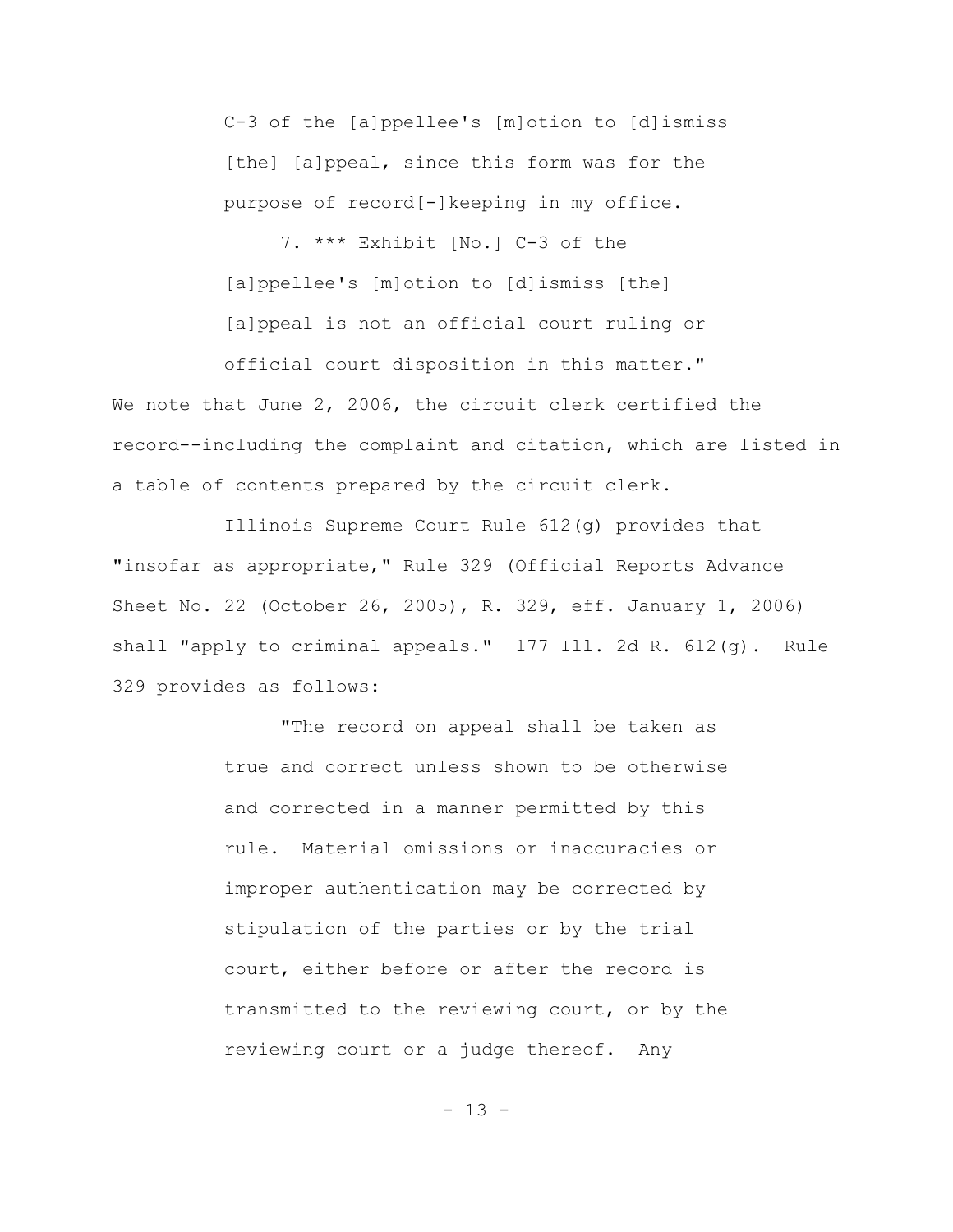controversy as to whether the record accurately discloses what occurred in the trial court shall be submitted to and settled by that court and the record made to conform to the truth. If the record is insufficient to present fully and fairly the questions involved, the requisite portions may be supplied at the cost of the appellant. If necessary, a supplemental record may be certified and transmitted. The clerk of the circuit court shall prepare a bound and certified supplemental record which shall be filed in the reviewing court upon order issued pursuant to motion." (Emphasis omitted.) Official Reports Advance Sheet No. 22 (October 26, 2005), R. 329, eff. January 1, 2006.

Traditionally, "[t]he action of the court [could] be shown only by the record kept by the clerk. This record [could not] be impeached by the clerk himself, by the recollection of the judge, or his want of recollection as alleged in this case, or by any other evidence." People ex rel. Pirola v. Lyle, 329 Ill. 418, 421, 160 N.E. 742, 743 (1928). As interpreted by the courts, Rule 329 modified that common-law rule to the extent of allowing affidavits to supply omissions in the record. Paschen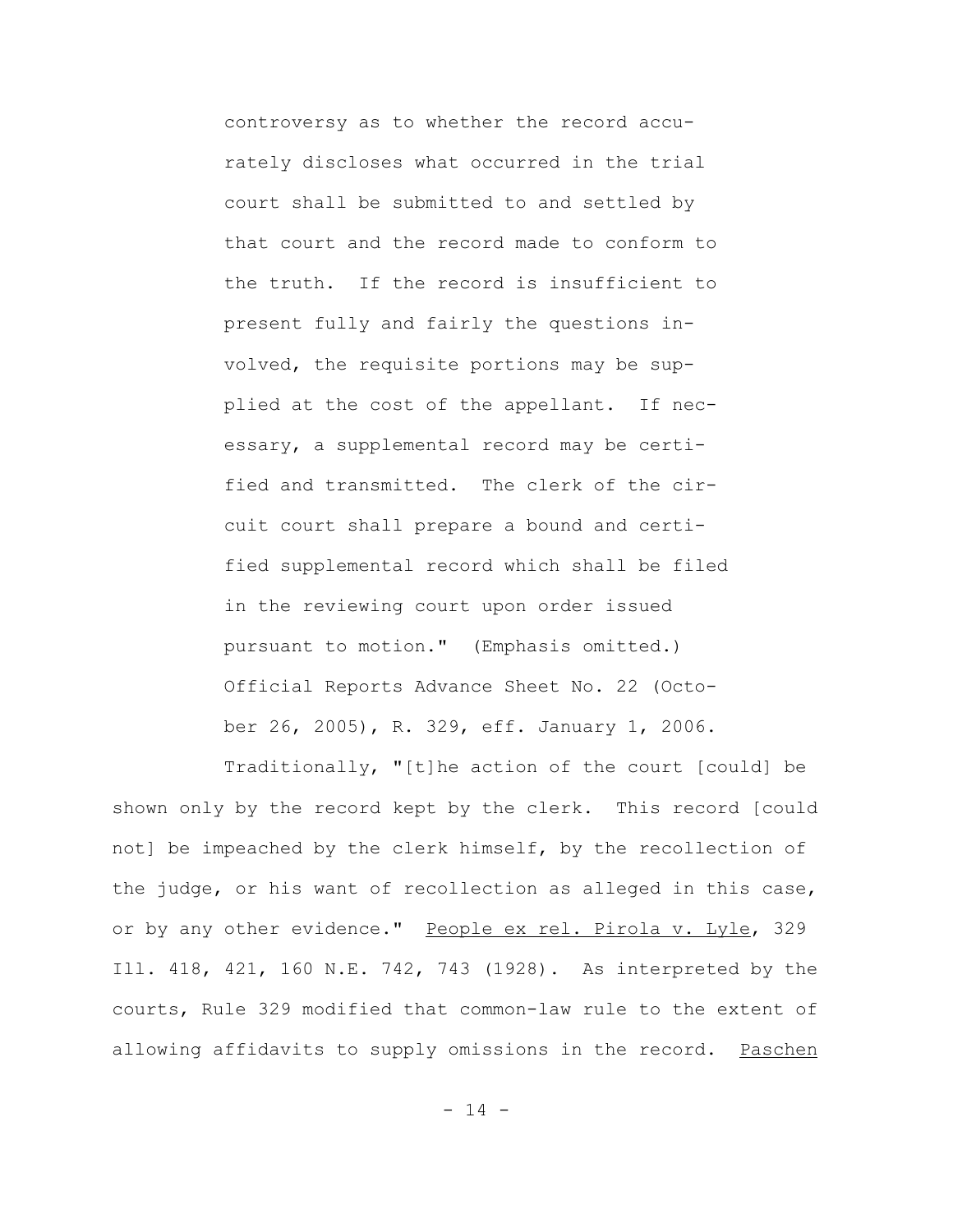Contractors v. Illinois State Toll Highway Authority, 225 Ill. App. 3d 930, 935, 590 N.E.2d 539, 542-43 (1992); People v. Miller, 190 Ill. App. 3d 981, 989, 548 N.E.2d 1, 6 (1989). In People v. Chitwood, 67 Ill. 2d 443, 448, 367 N.E.2d 1331, 1333 (1977), for example, the defendant told the trial court that he waived a jury and wished to have a bench trial--but "the waiver was inadvertently omitted from the record." Rule 329 allowed the State to amend the record with an affidavit that on a certain date, in open court, the defendant waived a jury. Chitwood, 67 Ill. 2d at 448, 367 N.E.2d at 1333.

The common-law rule remains in full force, however, when it comes to contradicting the contents of the record. Paschen Contractors, 225 Ill. App. 3d at 935, 590 N.E.2d at 542; People v. Sims, 244 Ill. App. 3d 966, 972-73, 612 N.E.2d 1011, 1019 (1993). Rule 329 contemplates correcting "inaccuracies" in the record (Official Reports Advance Sheet No. 22 (October 26,  $2005$ , R. 329, eff. January 1, 2006), but one can do so only by reference to some other part of the record (Hartgraves v. Don Cartage Co., 63 Ill. 2d 425, 428, 348 N.E.2d 457, 458-59 (1976)). The supreme court has held:

> "Nunc pro tunc orders must be based upon definite and precise evidence in the record. [Citation.] The certainty of evidence must be assured without reliance upon the memory of

> > $- 15 -$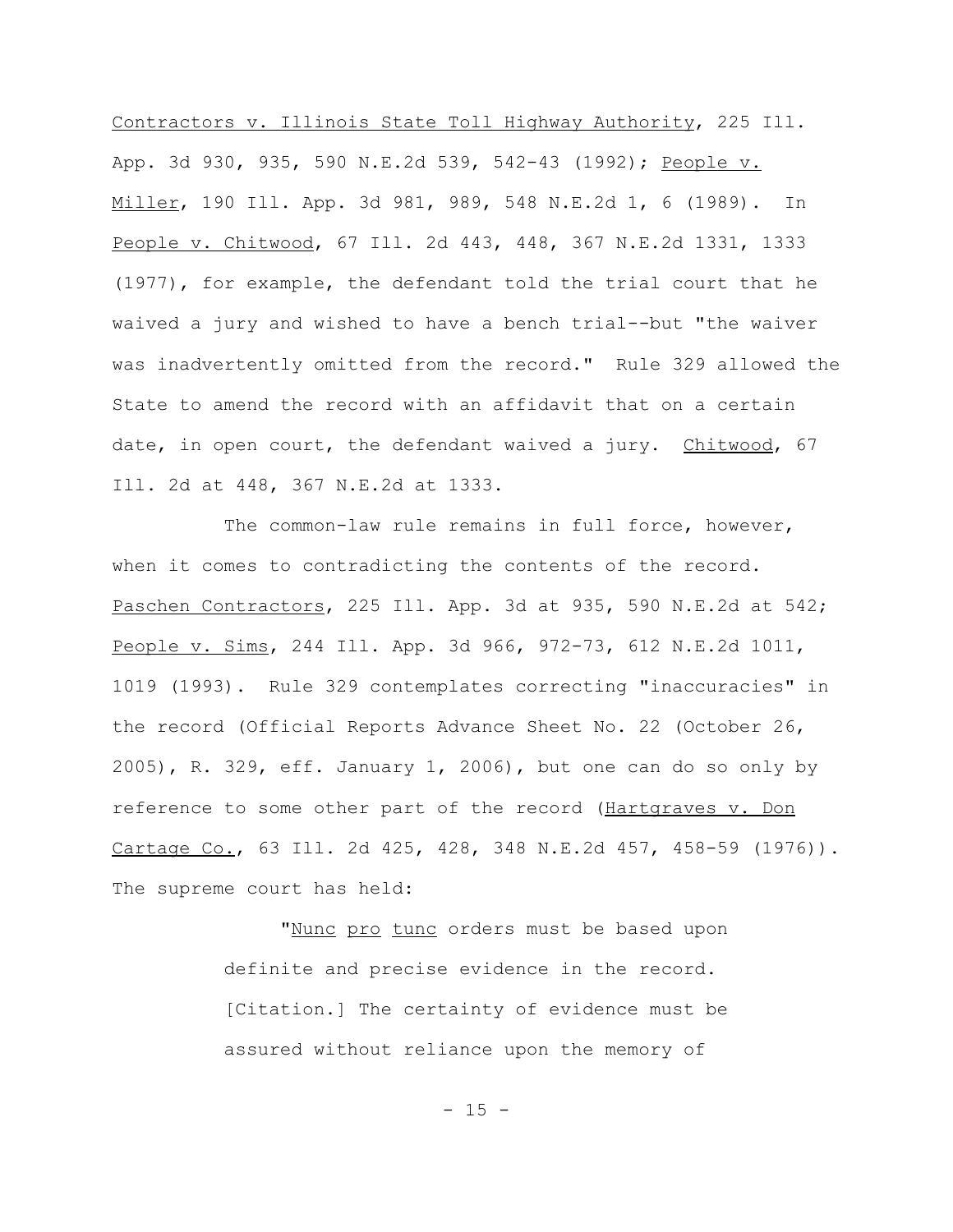the judge or any other person, and a nunc pro tunc order cannot be based upon ex parte affidavits or testimony." Beck v. Stepp, 144 Ill. 2d 232, 239, 579 N.E.2d 824, 827 (1991).

 In Hartgraves, 63 Ill. 2d at 427, 348 N.E.2d at 458, for example, during a trial, one of the 12 jurors sustained an injury and, as a consequence, could no longer serve on the jury. After an off-the-record discussion in chambers, the defendant's attorney moved, in open court, for a mistrial; the trial court denied the motion. Hartgraves, 63 Ill. 2d at 427, 348 N.E.2d at 458. The trial resumed, and the remaining 11 jurors returned a verdict for the plaintiff. Hartgraves, 63 Ill. 2d at 427-28, 348 N.E.2d at 458. The defendant's attorney filed a posttrial motion, in which he raised the denial of his motion for a mistrial. Hartgraves, 63 Ill. 2d at 427, 348 N.E.2d at 458. In opposition to the posttrial motion, the plaintiff's attorney filed an affidavit to the effect that during the in-chambers discussion, the defendant's attorney stated he would formally object, on the record, to proceeding with less than 12 jurors but the judge should overrule the objection because--off the record--he was willing to proceed with the trial. Hartgraves, 63 Ill. 2d at 427-28, 348 N.E.2d at 458. The defendant's attorney filed a counteraffidavit denying he said any such thing. Hartgraves, 63 Ill. 2d at 427, 348 N.E.2d at 458. The judge

- 16 -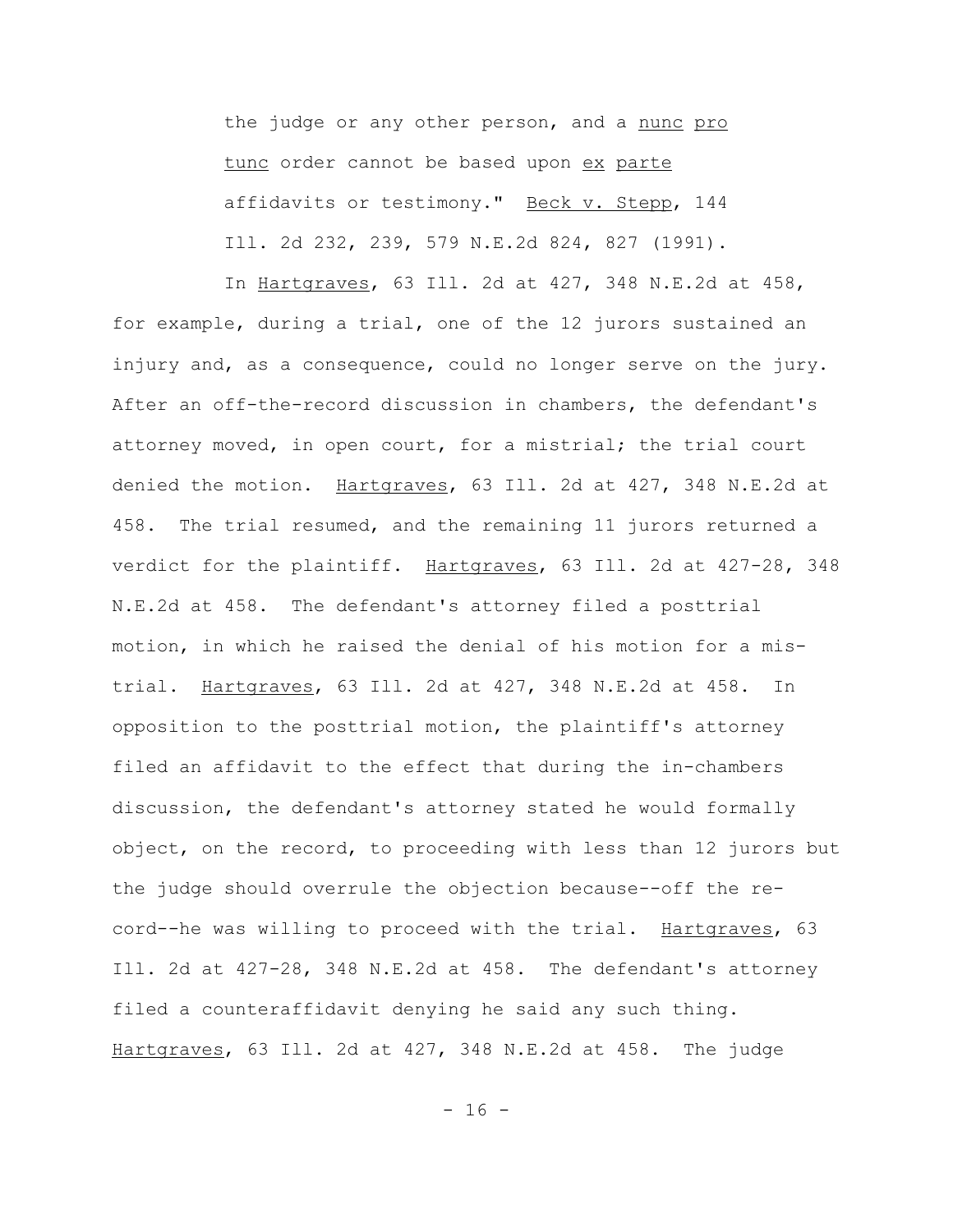stated he had a clear recollection of the in-chambers discussion and the defense counsel had indeed urged him to overrule the motion for a mistrial because he was willing to proceed without the twelfth juror. Hartgraves, 63 Ill. 2d at 427, 348 N.E.2d at 458. Accordingly, the court denied the posttrial motion. Hartgraves, 63 Ill. 2d at 427, 348 N.E.2d at 458.

The defendant appealed, the appellate court reversed and remanded, and the supreme court affirmed the appellate court. Hartgraves, 63 Ill. 2d at 427, 348 N.E.2d at 458. The supreme court held: "[A]ny corrections of or additions to the record which contradict the clear and unambiguous contents of the record must be supported by something other than the 'clear memory' of the trial judge." (Emphasis added.) Hartgraves, 63 Ill. 2d at 432, 348 N.E.2d at 461. That "something other" must be "'some note or memorandum from the record or quasi records of the court, or by the judge's minutes, or by the papers in file in the cause.'" Hartgraves, 63 Ill. 2d at 428, 348 N.E.2d at 458, quoting Pinkstaff v. Pennsylvania R.R. Co., 20 Ill. 2d 193, 202, 170 N.E.2d 139, 144 (1960).

In his affidavit, the Greene County circuit clerk claims that the disposition on the back of the citation and complaint in case No. 06-DT-1 "is not an official court ruling or official court disposition in this matter." We disagree. Illinois Supreme Court Rule 552 provides: "A final disposition

- 17 -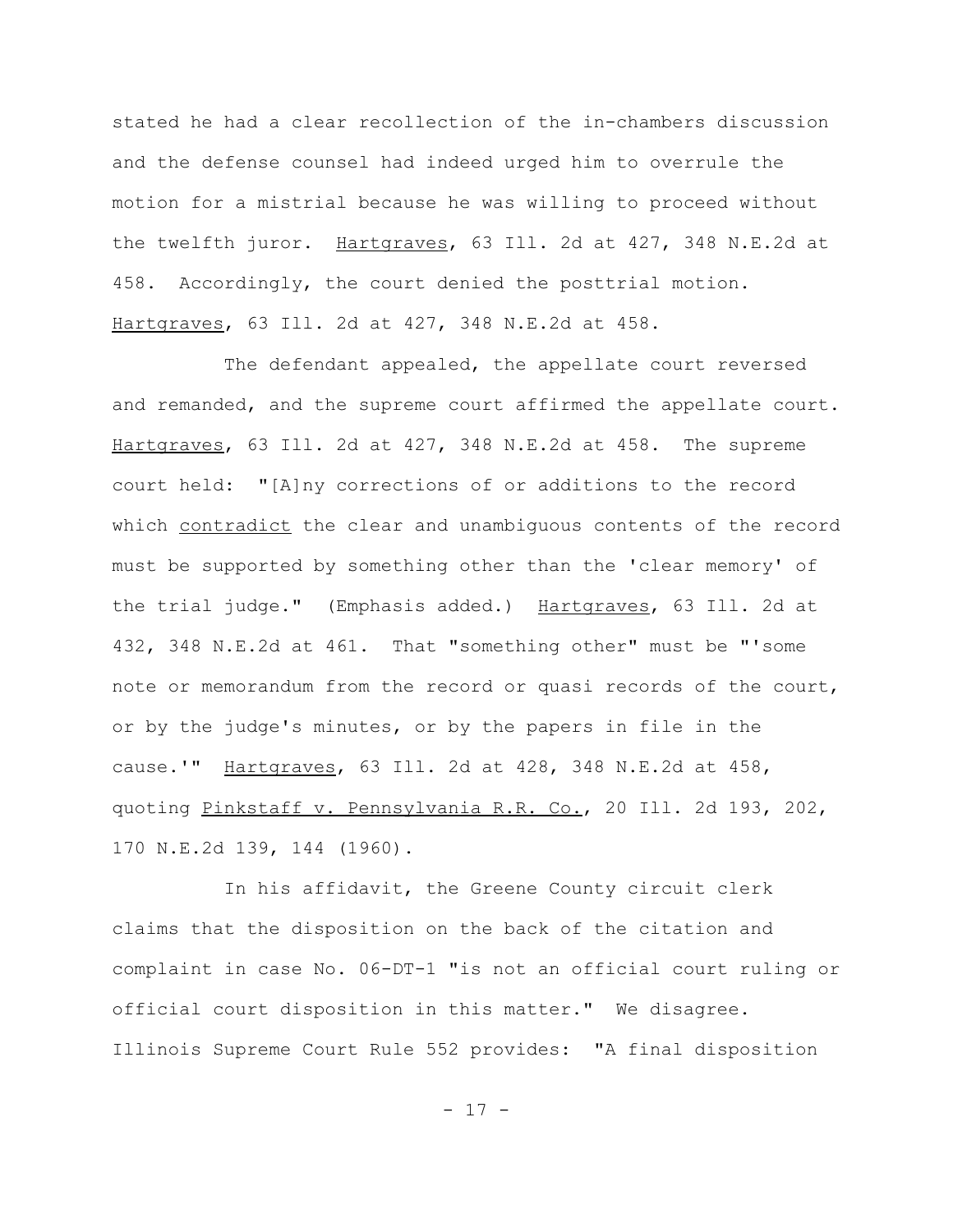noted on the reverse side of the 'Complaint' shall be evidence of the judgment in the case." Official Reports Advance Sheet No. 22 (October 30, 2002), R. 552, eff. September 30, 2002. The back of the traffic ticket says the case was nol-prossed on April 10, 2006. In a hearing on that date, the State's Attorney told the trial court: "I guess we're here today to dispose of the matter." The docket entry for April 10, 2006, says "[c]ause stricken"--and that the State's Attorney was given "[n]otice" of this disposition "in open court." The State's Attorney never moved to vacate the nolle prosequi and never suggested to the trial court that it misunderstood his intent. Instead, on the strength of the circuit clerk's affidavit, the State now contends that--contrary to the "Court Action" in the traffic ticket; and contrary to the docket entry for April 10, 2006; and contrary to the State's Attorney's request to "dispose of the matter"--the case was, in fact, not nol-prossed. This is an impeachment of the record, not the supplying of an omission. We find that this case fits within the rule of Hartgraves rather than Chitwood. The circuit clerk's affidavit is inadmissible, and we deny the State's motion to add it to the record. Defendant has moved to dismiss this appeal, and, on the authority of Zeigler, we grant the motion in part: we dismiss this appeal insomuch as it challenges the suppression of evidence and quashing of the arrest, which were an interlocutory ruling in the nol-prossed

- 18 -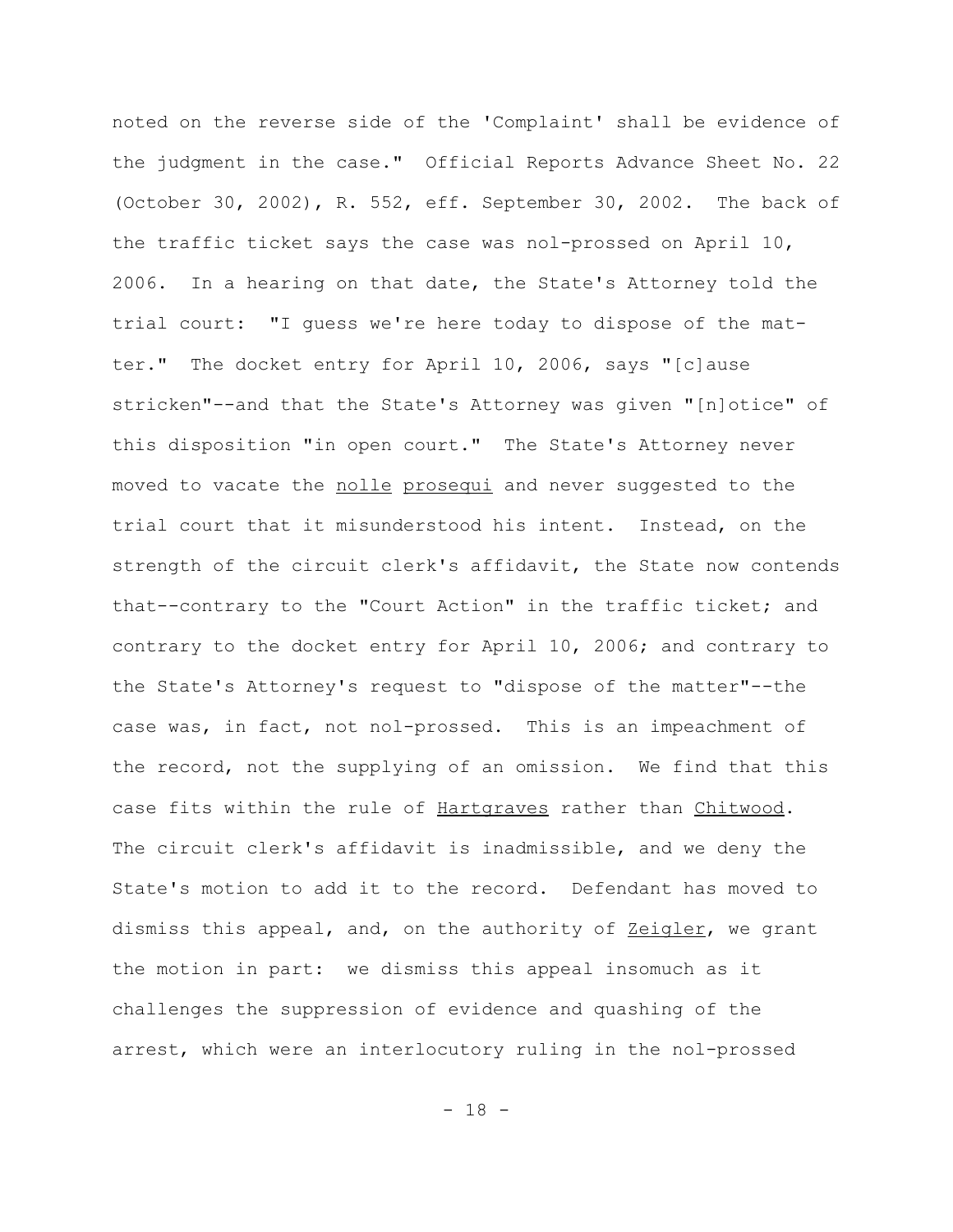criminal case.

## 2. The Summary Suspension

The order from which the State appeals awarded defendant two forms of relief: (1) it suppressed evidence and quashed the arrest in case No. 06-DT-1, and (2) it rescinded the statutory summary suspension of defendant's driver's license. The first form of relief is moot; the second still presents a live issue. "[S]tatutory summary suspension hearings are civil in nature and, thus, \*\*\* are separate and distinct from a criminal action for DUI." People v. O'Connor, 313 Ill. App. 3d 134, 136, 728 N.E.2d 1175, 1177 (2000). For that reason, "[t]he dismissal of a criminal charge does not result in an automatic rescission of the suspension." (Emphasis in original.) People v. Schaefer, 154 Ill. 2d 250, 257-58, 609 N.E.2d 329, 332 (1993).

Defendant argues that the appeal from the rescission of the summary suspension "should [also] be dismissed because it is a violation of the plea agreement," under which the State agreed to dismiss case No. 06-DT-1. As we have explained, the dismissal of the DUI charge in case No. 06-DT-1 had no effect on the summary suspension, which was a separate civil proceeding. Therefore, an agreement to dismiss the DUI charge would not reasonably imply a rescission of the statutory suspension. "If disputed, the terms of the [plea] agreement are to be judged under objective standards" (People v. Navarroli, 121 Ill. 2d 516,

- 19 -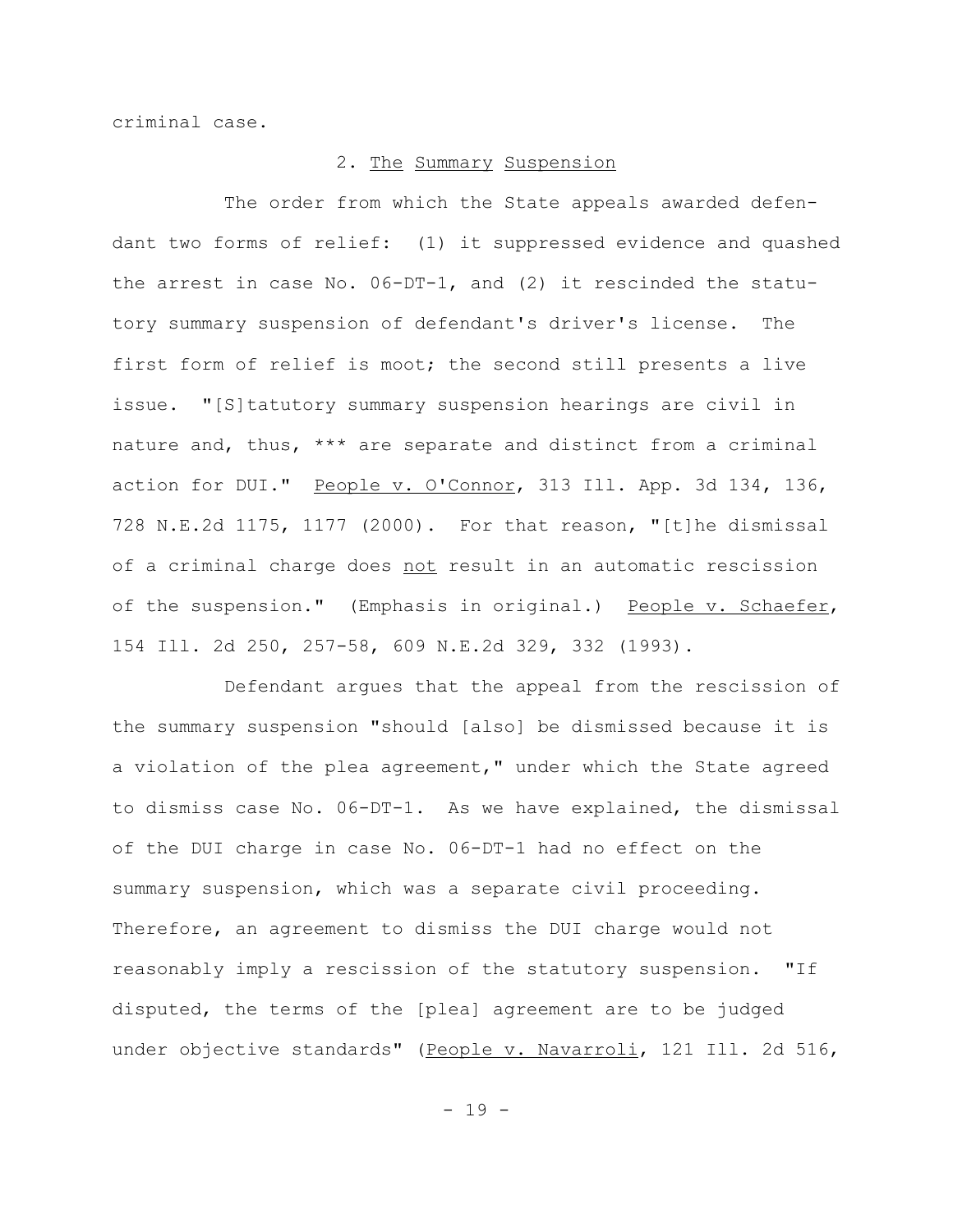521, 521 N.E.2d 891, 893 (1988)), not by a party's subjective expectations (People v. Umfleet, 190 Ill. App. 3d 804, 811, 546 N.E.2d 1013, 1018 (1989)). The record appears to contain no objective evidence that the State agreed to the rescission of the summary suspension.

Whether the State agreed to the dismissal of the DUI charge in return for defendant's guilty plea and payment of the fine in case No. 06-TR-9 (as opposed to unilaterally nol-prossing the DUI charge) would be a question for the trial court to resolve should the State refile the DUI charge. See Navarroli, 121 Ill. 2d at 521-22, 521 N.E.2d at 893 (existence of a plea agreement and its terms and conditions are questions of fact which the trier of fact must determine; on appeal, we ask whether the determination is against the manifest weight of the evidence). For our purposes, suffice it to say the State nol-prossed case No. 06-DT-1 (but not, thereby, the already-concluded civil proceeding for summary suspension).

B. The Merits of the Rescission of the Summary Suspension

# 1. The Applicability of the Exclusionary Rule to This Civil Proceeding

In criminal cases, courts suppress evidence obtained as a result of an unreasonable search or seizure, provided that the causal link between the evidence and the unreasonable search or seizure is not too attenuated. People v. Pettis, 184 Ill. App. 3d 743, 751-52, 540 N.E.2d 1097, 1103 (1989), citing Wong Sun v.

 $- 20 -$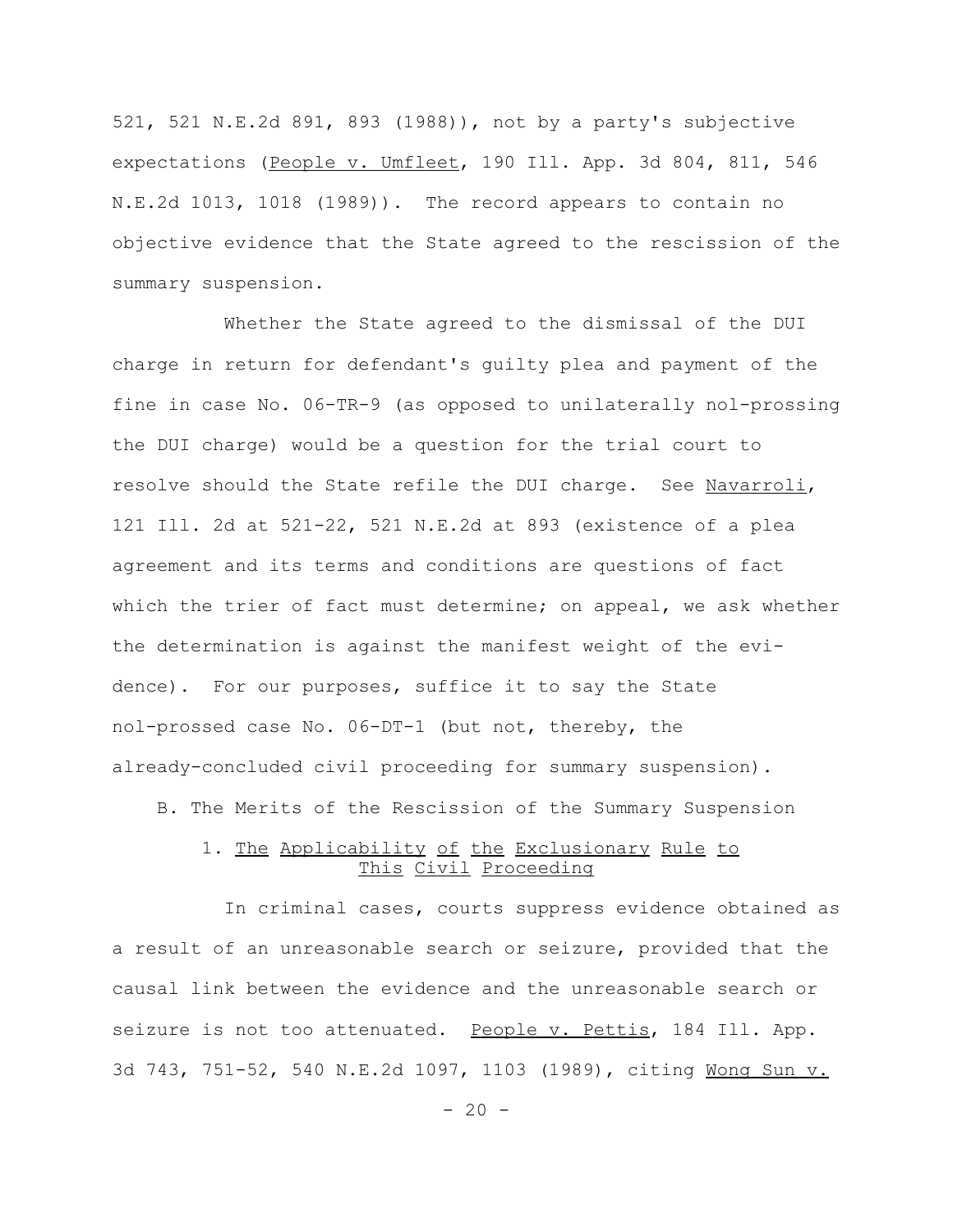United States, 371 U.S. 471, 487-88, 9 L. Ed. 2d 441, 455, 83 S. Ct. 407, 416-17 (1963); Immigration & Naturalization Service v. Lopez-Mendoza, 468 U.S. 1032, 1040-41, 82 L. Ed. 2d 778, 787, 104 S. Ct. 3479, 3484 (1984). "The reach of the exclusionary rule beyond the context of criminal prosecution, however, is less clear." Lopez-Mendoza, 468 U.S. at 1041, 82 L. Ed. 2d at 787, 104 S. Ct. at 3484. Summary-suspension proceedings are, as we have explained, "civil in nature" and "are separate and distinct from a criminal action for DUI." O'Connor, 313 Ill. App. 3d at 136, 728 N.E.2d at 1177. When deciding whether the exclusionary rule applies to a given civil case, the court must "weigh the likely social benefits of excluding unlawfully seized evidence against the likely costs." Lopez-Mendoza, 468 U.S. at 1041, 82 L. Ed. 2d at 787, 104 S. Ct. at 3484.

In the present case, neither party questions the applicability of the exclusionary rule to a summary-suspension proceeding. See People v. Krueger, 208 Ill. App. 3d 897, 903-04, 567 N.E.2d 717, 721 (1991) (implying a requirement into section 2-118(b) of the Illinois Vehicle Code (625 ILCS 5/2-118.1(b) (West 2004)) that the arrest be lawful is necessary to save the statute from unconstitutionality). Therefore, we will proceed under the assumption that if Dawdy's warrantless, nonconsensual entry into Foiles's house was unreasonable, the summary suspension cannot stand.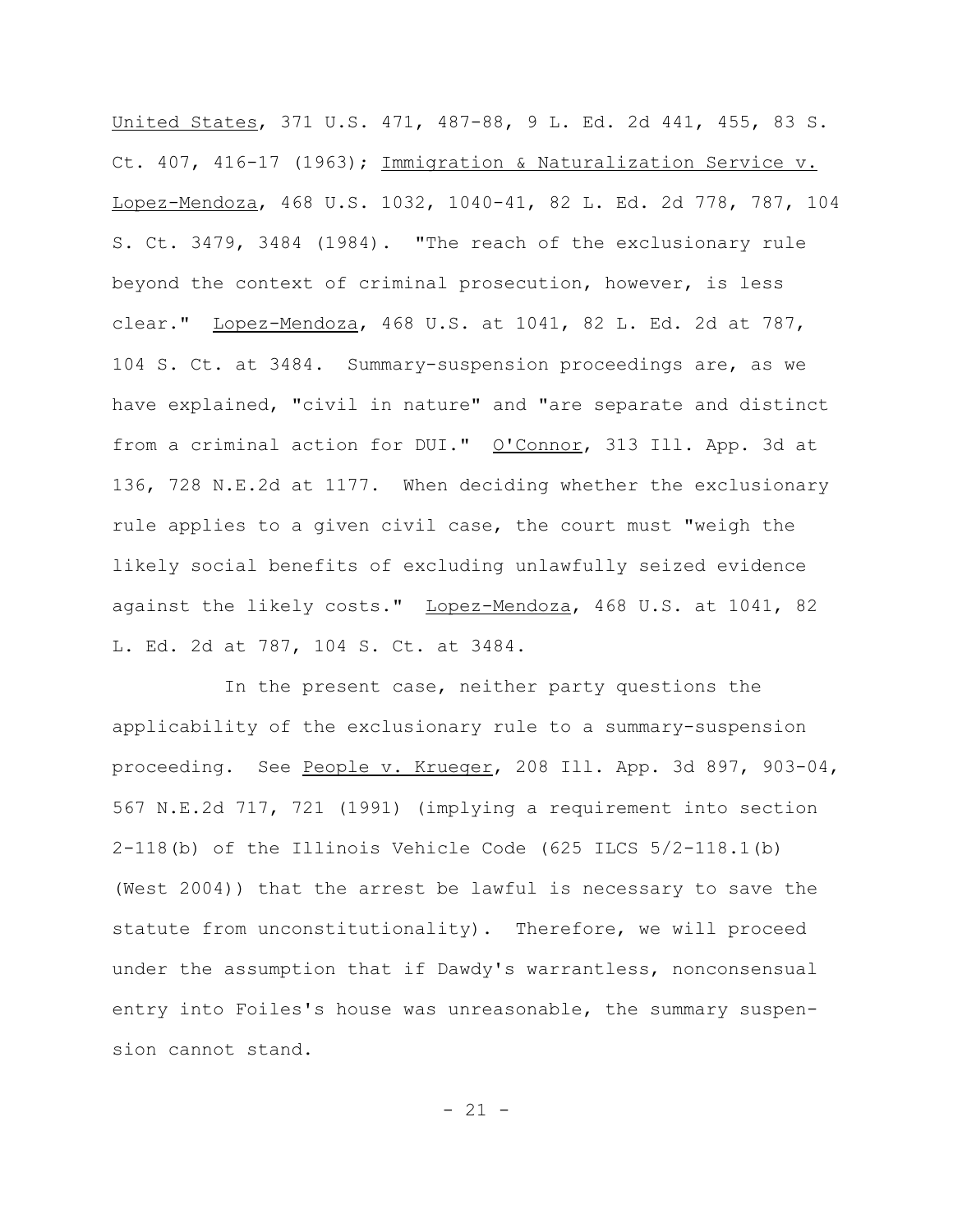### 2. Our Standard of Review

The parties disagree over our standard of review. According to the State, a motion for suppression of evidence presents a mixed question of law and fact: the trial court's factual findings deserve deference insomuch as they are not against the manifest weight of the evidence, but we decide de novo whether those factual findings call for a suppression of evidence. People v. Pitman, 211 Ill. 2d 502, 512, 813 N.E.2d 93, 100-01 (2004). Defendant concedes that, "ordinarily," we should apply this dual standard when reviewing rulings on motions to suppress evidence. He contends, however, that because we are actually reviewing the granting of a motion for reconsideration, we should use a different standard of review. He cites a First District case for the following proposition: "'"The decision to grant or deny a motion for reconsideration lies within the discretion of the circuit court and will not be reversed absent an abuse of that discretion. [Citation.]"'" Avenaim v. Lubecke, 347 Ill. App. 3d 855, 861, 807 N.E.2d 1068, 1073 (2004), quoting Chelkova v. Southland Corp., 331 Ill. App. 3d 716, 729, 771 N.E.2d 1100, 1111 (2002). We likewise have held: "A trial court's decision on a motion to reconsider will not be disturbed absent abuse of discretion." Woolums v. Huss, 323 Ill. App. 3d 628, 639, 752 N.E.2d 1219, 1229 (2001); see also Weilmuenster v. Illinois Ben Hur Construction Co., 72 Ill. App. 3d 101, 105-106,

 $- 22 -$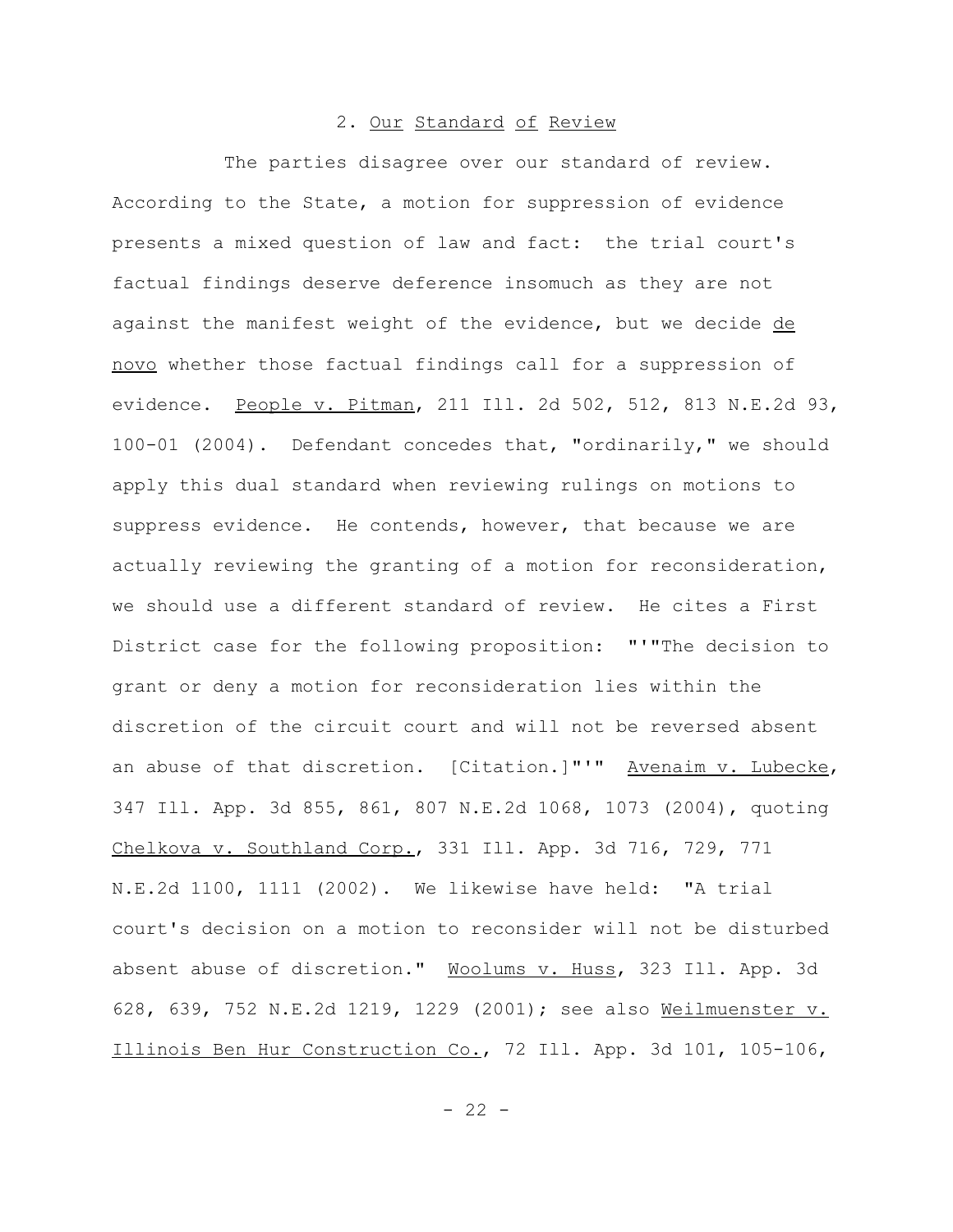390 N.E.2d 579, 582 (1979).

These cases (prescribing an abuse-of-discretion standard of review for rulings on motions for reconsideration) are civil cases, not criminal cases--but, one must bear in mind, we are reviewing a civil proceeding. The question, did the trial court abuse its discretion? implies an attitude of deference. We have stated:

> "'"Abuse of discretion"' means clearly against logic; the question is not whether the appellate court agrees with the circuit court, but whether the circuit court acted arbitrarily, without employing conscientious judgment, or whether, in view of all the circumstances, the court exceeded the bounds of reason and ignored recognized principles of law so that substantial prejudice resulted.'" Long v. Mathew, 336 Ill. App. 3d 595, 600-601, 783 N.E.2d 1076, 1080 (2003), quoting State Farm Fire & Casualty Co. v. Leverton, 314 Ill. App. 3d 1080, 1083, 732 N.E.2d 1094, 1096 (2000).

If our standard of review in the present case were deferential, we would simply ask whether the court abused its discretion, instead of using a dual standard of review as in criminal cases.

 $- 23 -$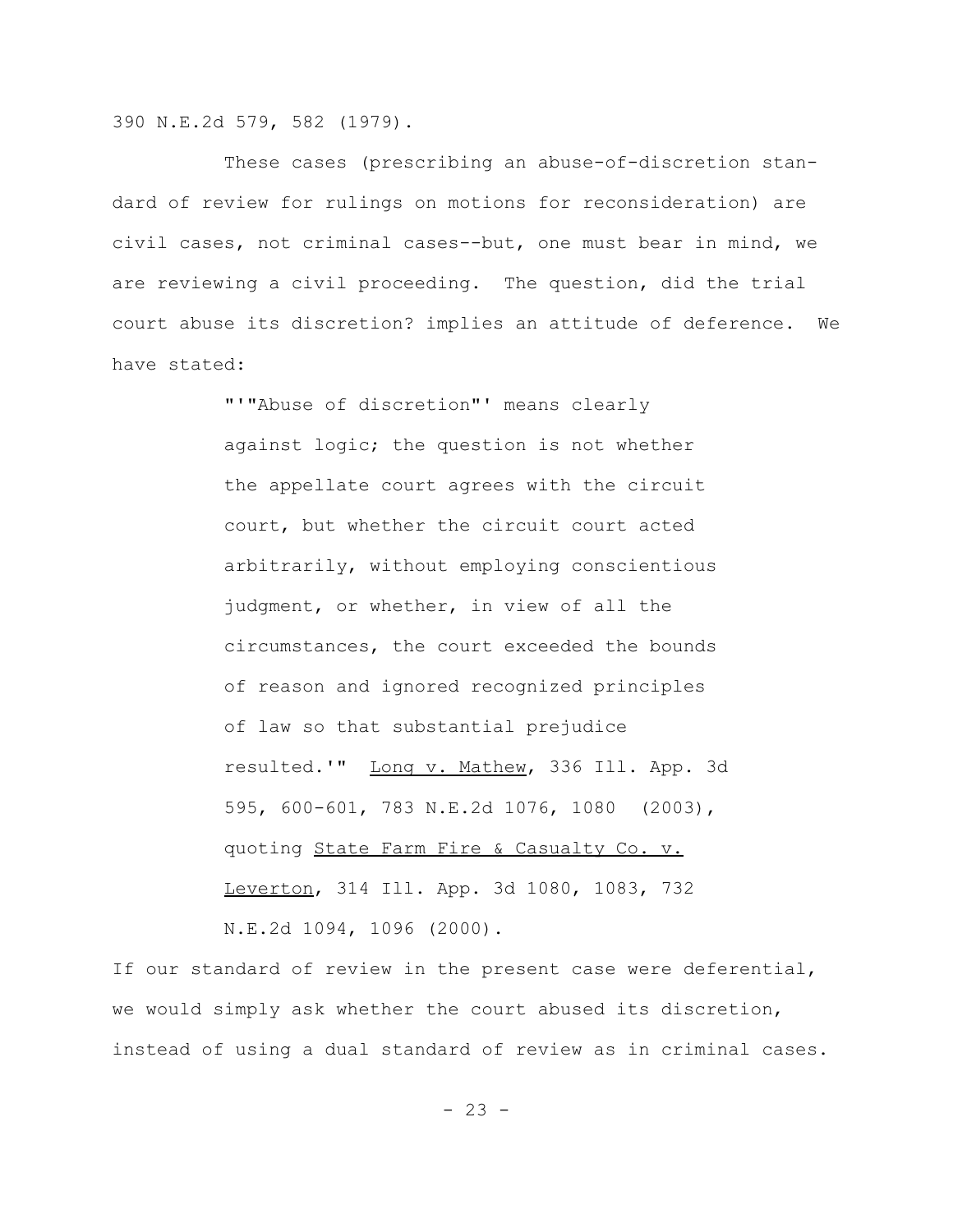Our mere disagreement with the court's ultimate conclusion as to whether the evidence should be suppressed would not warrant reversal; we would have to allow room for a reasonable difference of opinion. Considering the United States Supreme Court's rationale for the dual standard of review, we conclude that deference on the ultimate question of the reasonableness of a seizure would be undesirable even in a civil case.

In Ornelas v. United States, 517 U.S. 690, 691, 134 L. Ed. 2d 911, 916, 116 S. Ct. 1657, 1659 (1966), the question before the Supreme Court was whether the court of appeals had used the correct standard when reviewing the trial court's findings of reasonable suspicion and probable cause. The court of appeals opined that those findings "should be reviewed 'deferentially,' and 'for clear error'" (Ornelas, 517 U.S. at 691, 134 L. Ed. 2d at 916, 116 S. Ct. at 1659)--a term that the Supreme Court understood to be synonymous with an "abuse of discretion" (Ornelas, 517 U.S. at 694 n.3, 134 L. Ed. 2d at 918 n.3, 116 S. Ct. at 1661 n.3). The Supreme Court agreed that a reviewing court should look with deference upon the trial court's findings of historical fact (Ornelas, 517 U.S. at 699, 134 L. Ed. 2d at 920, 116 S. Ct. at 1663), but, for three related reasons, the Court prescribed a de novo standard of review for the "ultimate determinations of reasonable suspicion and probable cause" (Ornelas, 517 U.S. at 697, 134 L. Ed. 2d at 919, 116 S. Ct. at

- 24 -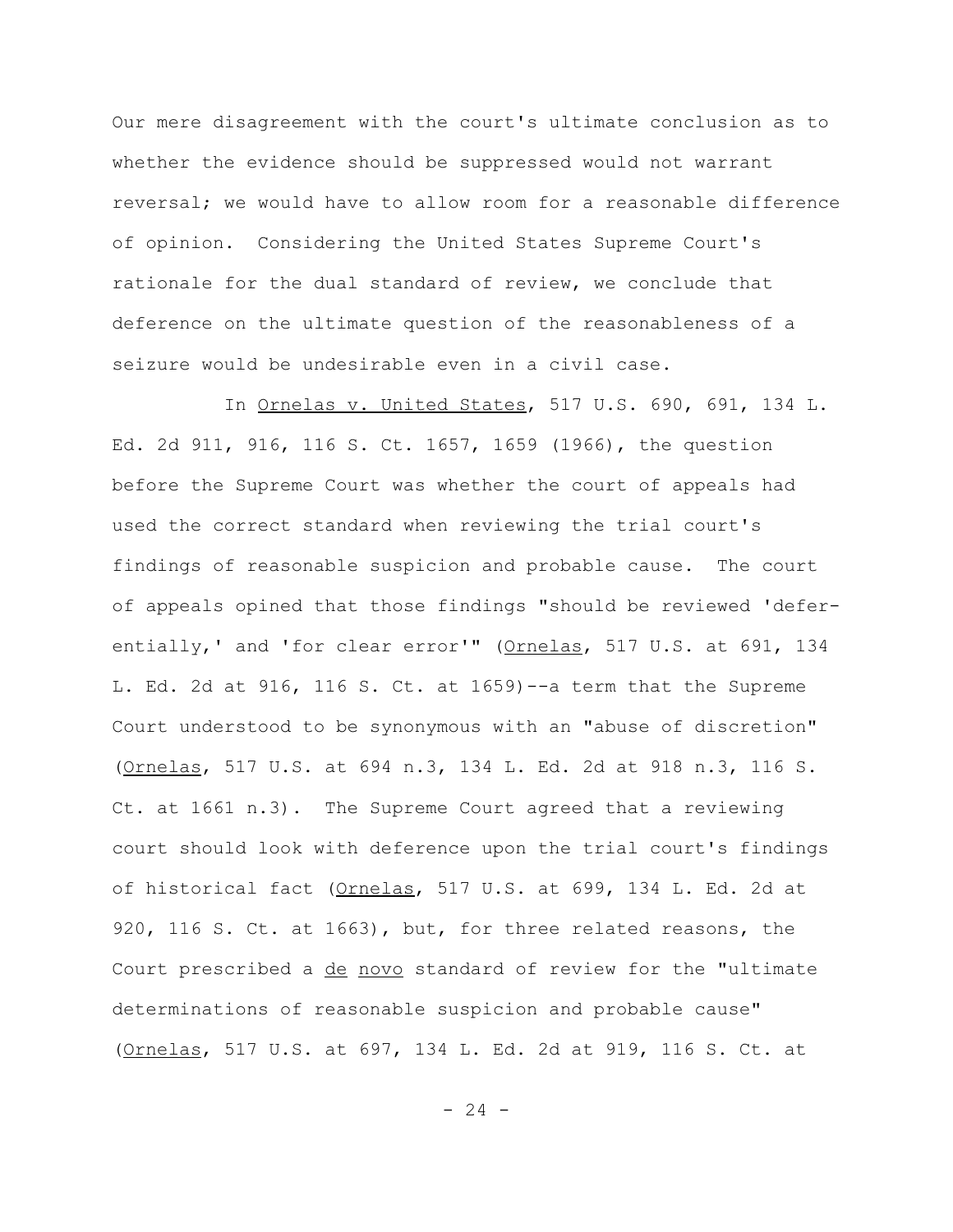1662). First, a "policy of sweeping deference" would allow trial courts to draw opposite conclusions as to probable cause on essentially the same facts. Ornelas, 517 U.S. at 697, 134 L. Ed. 2d at 919, 116 S. Ct. at 1662. "Such varied results would be inconsistent with the idea of a unitary system of law." Ornelas, 517 U.S. at 697, 134 L. Ed. 2d at 919, 116 S. Ct. at 1662. Second, "[i]ndependent review" enabled appellate courts "to maintain control of, and to clarify, the legal principles." Ornelas, 517 U.S. at 697, 134 L. Ed. 2d at 919, 116 S. Ct. at 1662. Third, "de novo review tend[ed] to unify precedent and [would] come closer to providing law enforcement officers with a defined '"'set of rules which, in most instances, ma[de] it possible to reach a correct determination beforehand as to whether an invasion of privacy [was] justified in the interest of law enforcement.'"'" Ornelas, 517 U.S. at 697-98, 134 L. Ed. 2d at 919-20, 116 S. Ct. at 1662, quoting New York v. Belton, 453 U.S. 454, 458, 69 L. Ed. 2d 768, 773, 101 S. Ct. 2860, 2863 (1981), quoting W. LaFave, "Case-By-Case Adjudication" versus "Standardized Procedures": The Robinson Dilemma, 1974 S. Ct. Rev. 127, 142 (1974).

We do not see how classifying a case as "civil" rather than "criminal" lessens the force of that threefold rationale if, in the civil case, the appellate court is developing precedent on the question of whether an invasion of privacy was constitution-

 $- 25 -$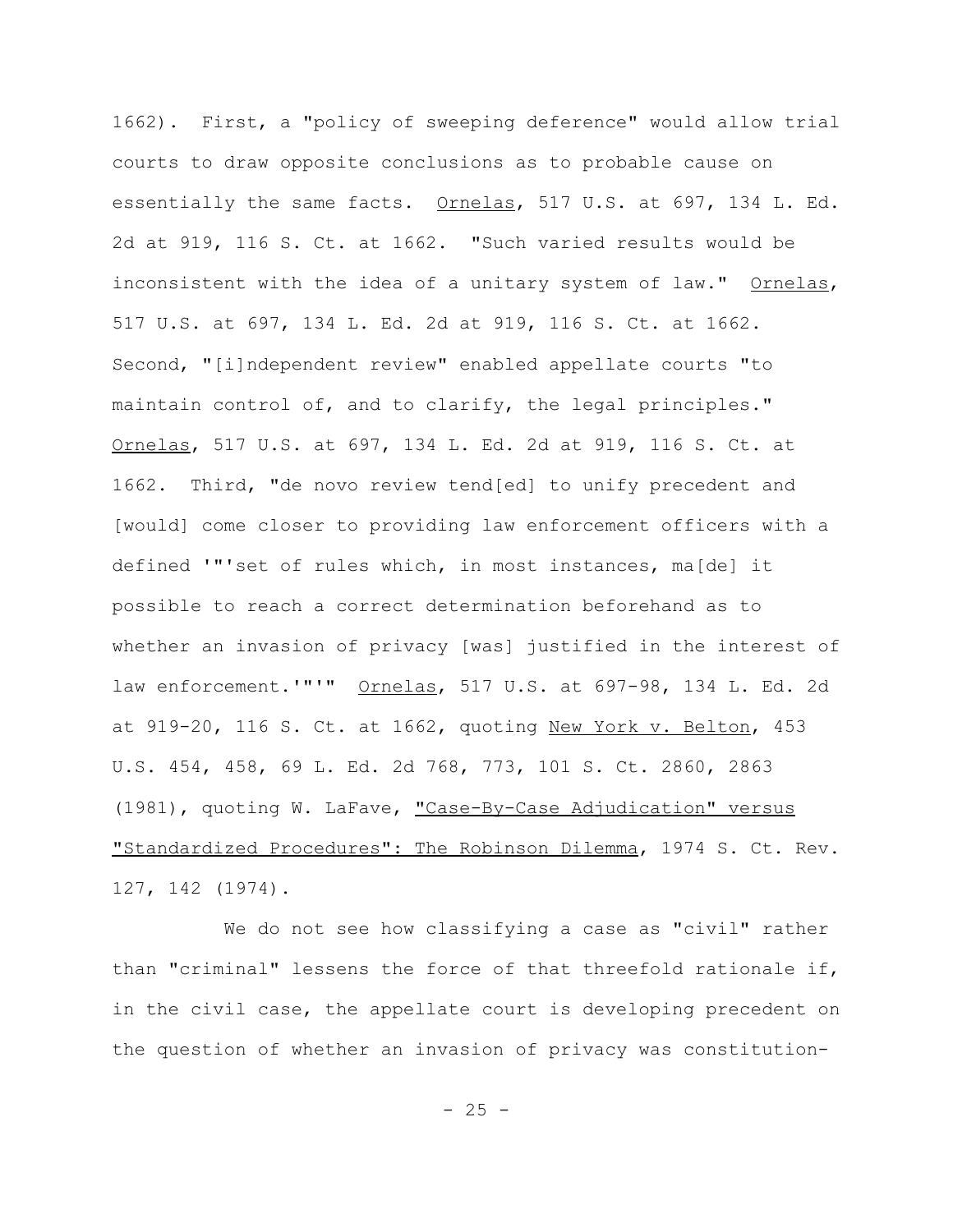ally justified. Although we normally review rulings on motions for reconsideration for an abuse of discretion, we decline to apply that policy of sweeping deference to this case. Instead, we will apply the dual standard of review that the Supreme Court prescribed in Ornelas and which our own supreme court reaffirmed in Pitman, 211 Ill. 2d at 512-13, 813 N.E.2d at 101.

3. The Trial Court's Factual Findings, to Which We Defer

In the original order of February 24, 2006, denying defendant's petition to rescind the summary suspension of his driver's license, the trial court laid out the competing versions of fact from the evidentiary hearing--defendant's version on the one hand and Dawdy's version on the other--and found that "the controverted facts [had to] be resolved in favor of the State." In short, the court believed Dawdy over defendant. The State argues we should defer to that factual determination. See People v. Moss, 217 Ill. 2d 511, 517, 842 N.E.2d 699, 704 (2005).

Defendant does not claim that the factual findings in the trial court's original order were against the manifest weight of the evidence; he merely claims they were superseded. In its order of April 5, 2006, granting defendant's motion for reconsideration, the court made no factual findings. Defendant reasons that we must, therefore, "presume that the trial court found all issues and controverted facts in favor of the prevailing party, here, the defendant." People v. Lagle, 200 Ill. App. 3d 948,

 $- 26 -$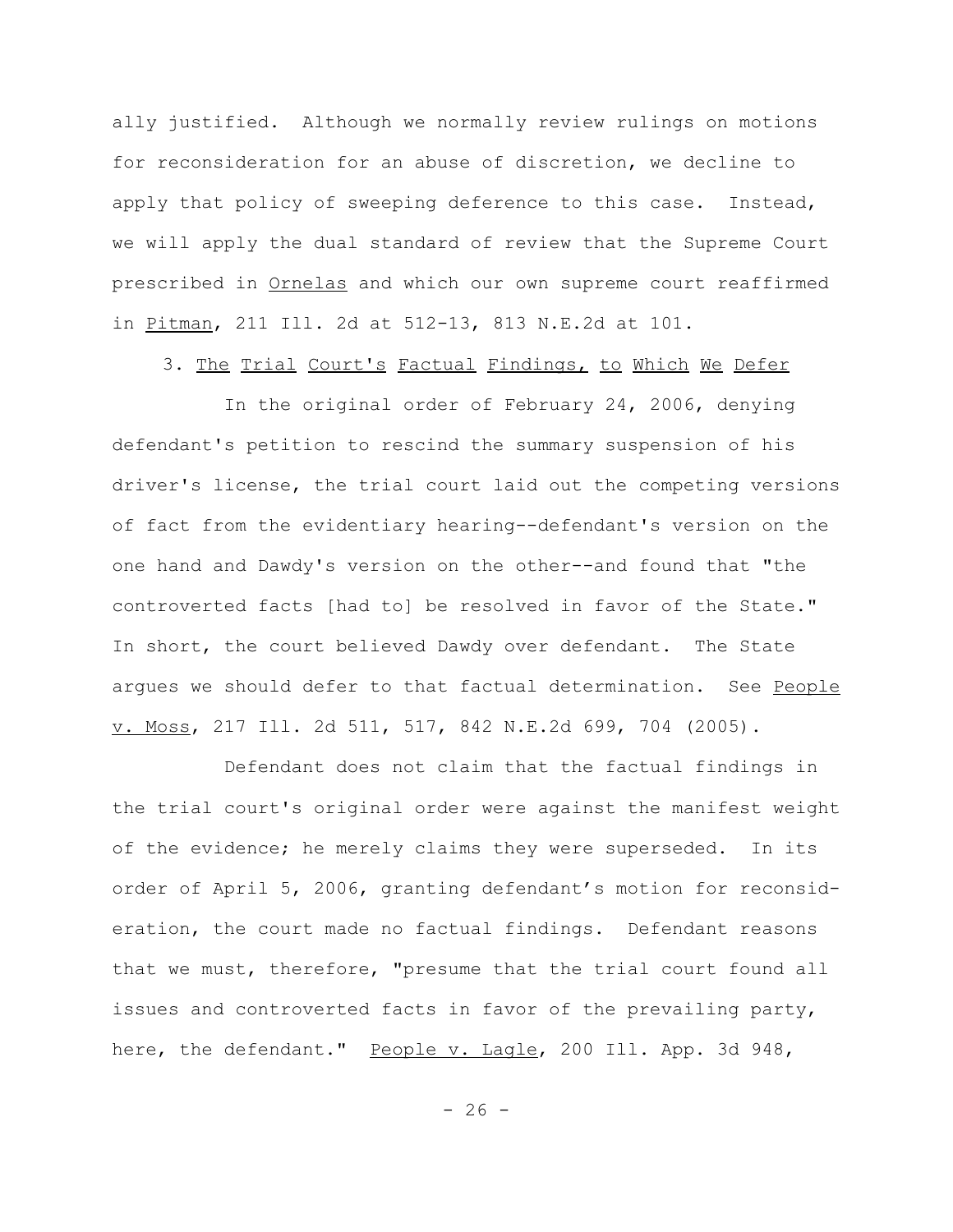954, 558 N.E.2d 514, 519 (1990); see also National Acceptance Co. v. Pintura Corp., 94 Ill. App. 3d 703, 707, 418 N.E.2d 1114, 1118 (1981) ("Where as here, the judgment of the trial court is not accompanied by findings of fact, the presumption is that the trial court found all issues and controverted facts in favor of the prevailing party").

When interpreting a judgment, we strive to effectuate the trial court's intent, and, to that end, we interpret the judgment in the context in which the court rendered it. Part of that context is the pleading that sought the judgment. Baldi v. Chicago Title & Trust Co., 113 Ill. App. 3d 29, 33, 446 N.E.2d 1205, 1208-09 (1983). Neither Lagle nor National Acceptance Co. dealt with a motion for reconsideration. A party can file a motion for reconsideration for one or more of the following reasons: (1) to inform the trial court of newly discovered evidence that was unavailable at the time of the original hearing, (2) to alert the court to changes in the law, or (3) to apprise the court of any errors it made in its application of existing law. Kaiser v. MEPC American Properties, Inc., 164 Ill. App. 3d 978, 987, 518 N.E.2d 424, 429-30 (1987). In his motion for reconsideration, defendant presented no new evidence; he merely argued that the court erred in its application of existing law. Specifically, he argued that the court erred by applying the rule of Santana to this case because, unlike the arrest in

 $- 27 -$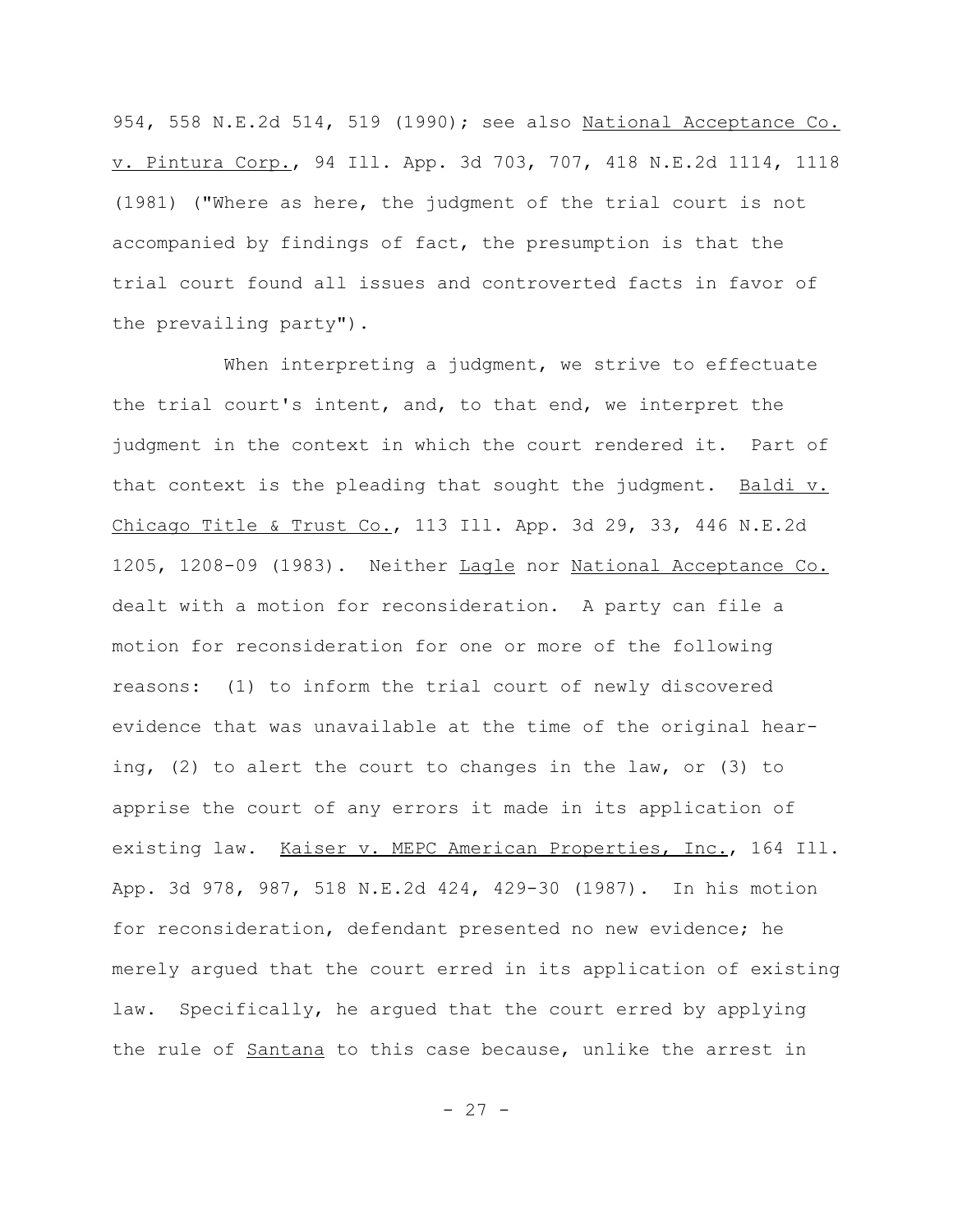Santana, the one in this case had not yet "commenced" when Dawdy followed defendant into the house. He further argued that the warrantless, nonconsensual entry of the house was unreasonable, given the lack of exigent circumstances. Such being defendant's argument in his motion for reconsideration, we will not presume that the court had an unsolicited change of mind about the facts--that, for no apparent reason, it now chose to believe defendant over Dawdy without bothering to say so in the record. Instead, we infer that while adhering to its previous factual findings, the court agreed with the legal argument that defendant made in his motion for reconsideration, and granted the motion on that basis. We so interpret the judgment.

### 4. Standing

At trial, the State stipulated that defendant had a legitimate expectation of privacy in Foiles's residence and that he, therefore, had standing to claim the protection of the fourth amendment (U.S. Const., amend. IV). The stipulation is justified. See Minnesota v. Olson, 495 U.S. 91, 96-97, 109 L. Ed. 2d 85, 93, 110 S. Ct. 1684, 1688 (1990) ("Olson's status as an overnight guest is alone enough to show that he had an expectation of privacy in the home that society is prepared to recognize as reasonable").

# 5. Fleeing into a Residence After the Commencement of an Investigatory Stop

In Santana, 427 U.S. at 40, 49 L. Ed. 2d at 303, 96 S.

 $- 28 -$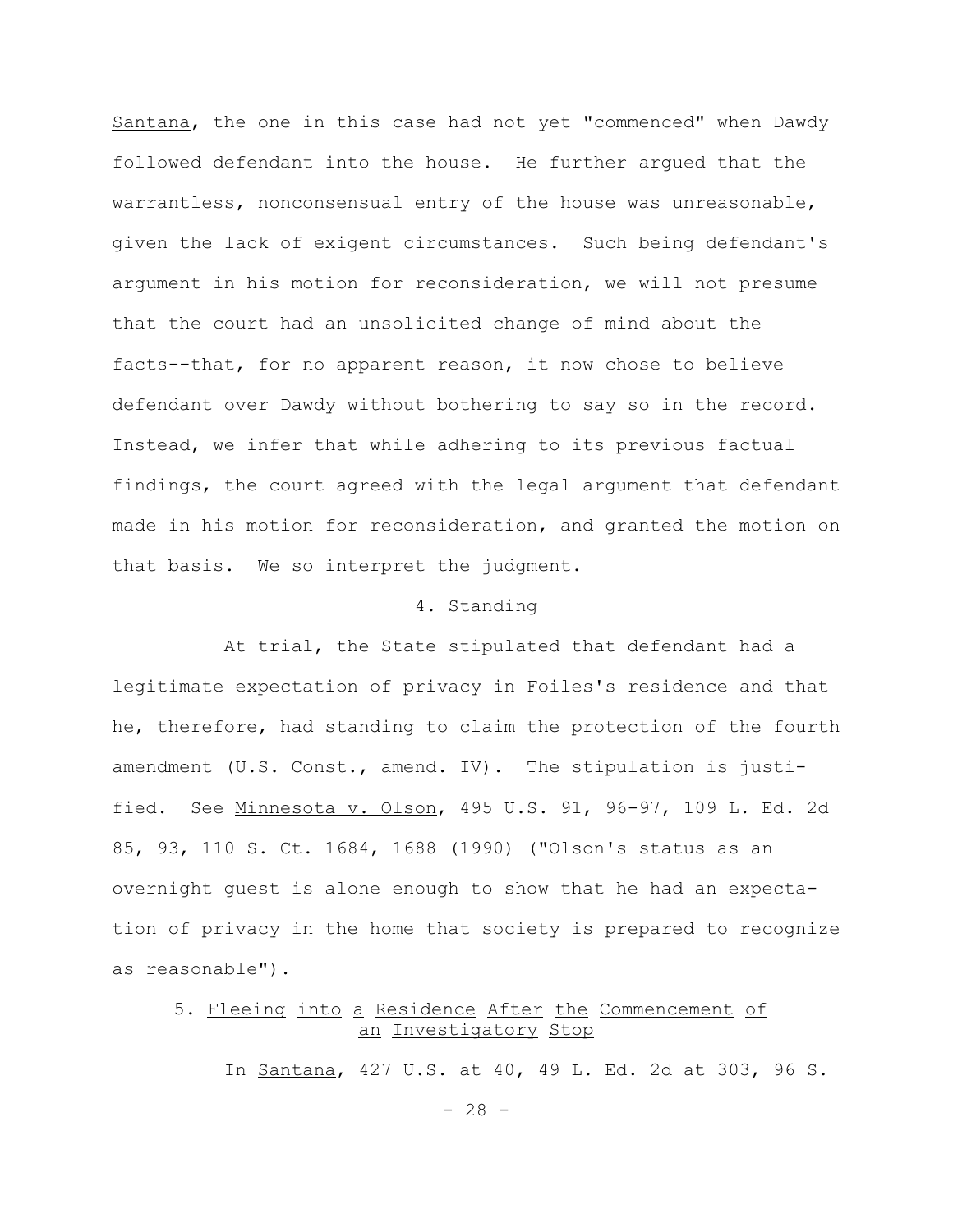Ct. at 2408, the police had probable cause to arrest Santana for distribution of heroin. Upon arriving at her house, they saw her standing in the doorway with a brown paper bag in her hand. Santana, 427 U.S. at 40, 49 L. Ed. 2d at 304, 96 S. Ct. at 2408. They pulled up to within 15 feet of her and jumped out of the van, shouting "'police'" and holding up their identification. Santana, 427 U.S. at 40, 49 L. Ed. 2d at 304, 96 S. Ct. at 2408. Santana retreated into her house, and the officers followed her, nabbing her in the vestibule. Santana, 427 U.S. at 40, 49 L. Ed. 2d at 304, 96 S. Ct. at 2408. As she tried to pull away from them, packets of heroin spilled out of the bag. Santana, 427 U.S. at 40, 49 L. Ed. 2d at 304, 96 S. Ct. at 2408. They found the marked money in her pocket. Santana, 427 U.S. at 41, 49 L. Ed. 2d at 304, 96 S. Ct. at 2409. She moved to suppress the money and heroin because the police had no warrant. Santana, 427 U.S. at 41, 49 L. Ed. 2d at 304, 96 S. Ct. at 2409.

The Supreme Court had previously held, in United States v. Watson, 423 U.S. 411, 46 L. Ed. 2d 598, 96 S. Ct. 820 (1976), "that the warrantless arrest of an individual in a public place upon probable cause did not violate the [f]ourth [a]mendment." Santana, 427 U.S. at 42, 49 L. Ed. 2d at 305, 96 S. Ct. at 2409. Given that holding, the Supreme Court asked two questions in Santana. The first question was "whether, when the police first sought to arrest Santana, she was in a public place." Santana,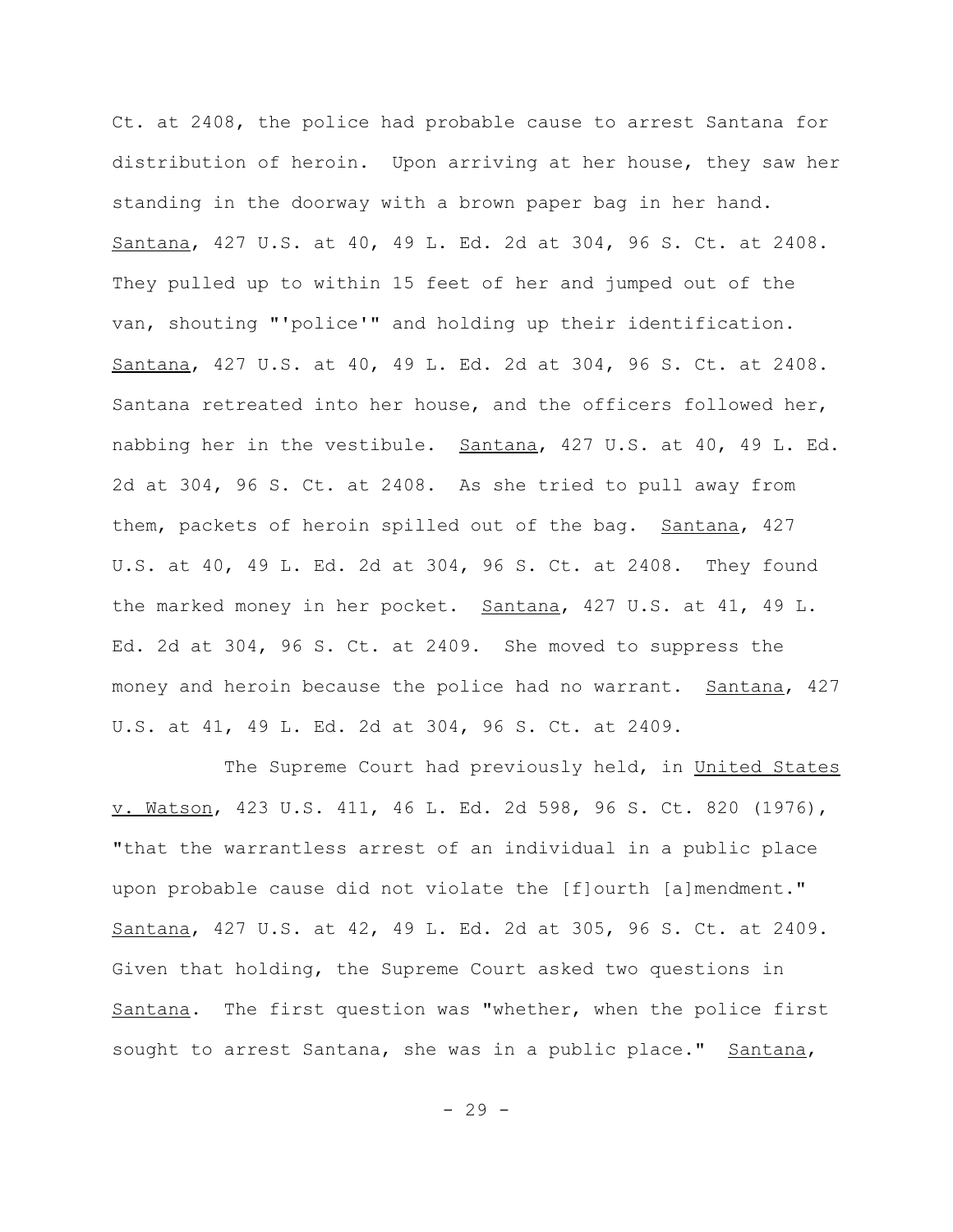427 U.S. at 42, 49 L. Ed. 2d at 305, 96 S. Ct. at 2409. The answer was yes. Standing in the threshold of her front door, she was in a public place for purposes of the fourth amendment. Santana, 427 U.S. at 42, 49 L. Ed. 2d at 305, 96 S. Ct. at 2409. She had no reasonable expectation of privacy in the doorway, "exposed to public view, speech, hearing, and touch as if she had been standing completely outside her house." Santana, 427 U.S. at 42, 49 L. Ed. 2d at 305, 96 S. Ct. at 2409. Thus, when the police, on the basis of probable cause, sought to arrest her in the open doorway, they were merely "perform[ing] a function which [the Court] ha[d] approved in Watson." Santana, 427 U.S. at 42, 49 L. Ed. 2d at 305, 96 S. Ct. at 2409.

The second question was "whether [Santana's] act of retreating into her house could thwart an otherwise proper arrest." Santana, 427 U.S. at 42, 49 L. Ed. 2d at 305, 96 S. Ct. at 2409. The answer was no. "[A] suspect may not defeat an arrest which has been set in motion in a public place, and is therefore proper under Watson, by the expedient of escaping to a private place." Santana, 427 U.S. at 43, 49 L. Ed. 2d at 306, 96 S. Ct. at 2410.

Before defendant retreated into the house, Dawdy set in motion an investigatory stop, not an arrest. Otherwise, this case resembles Santana. Having witnessed him turn without using a turn signal, Dawdy had probable cause to believe that defendant

 $- 30 -$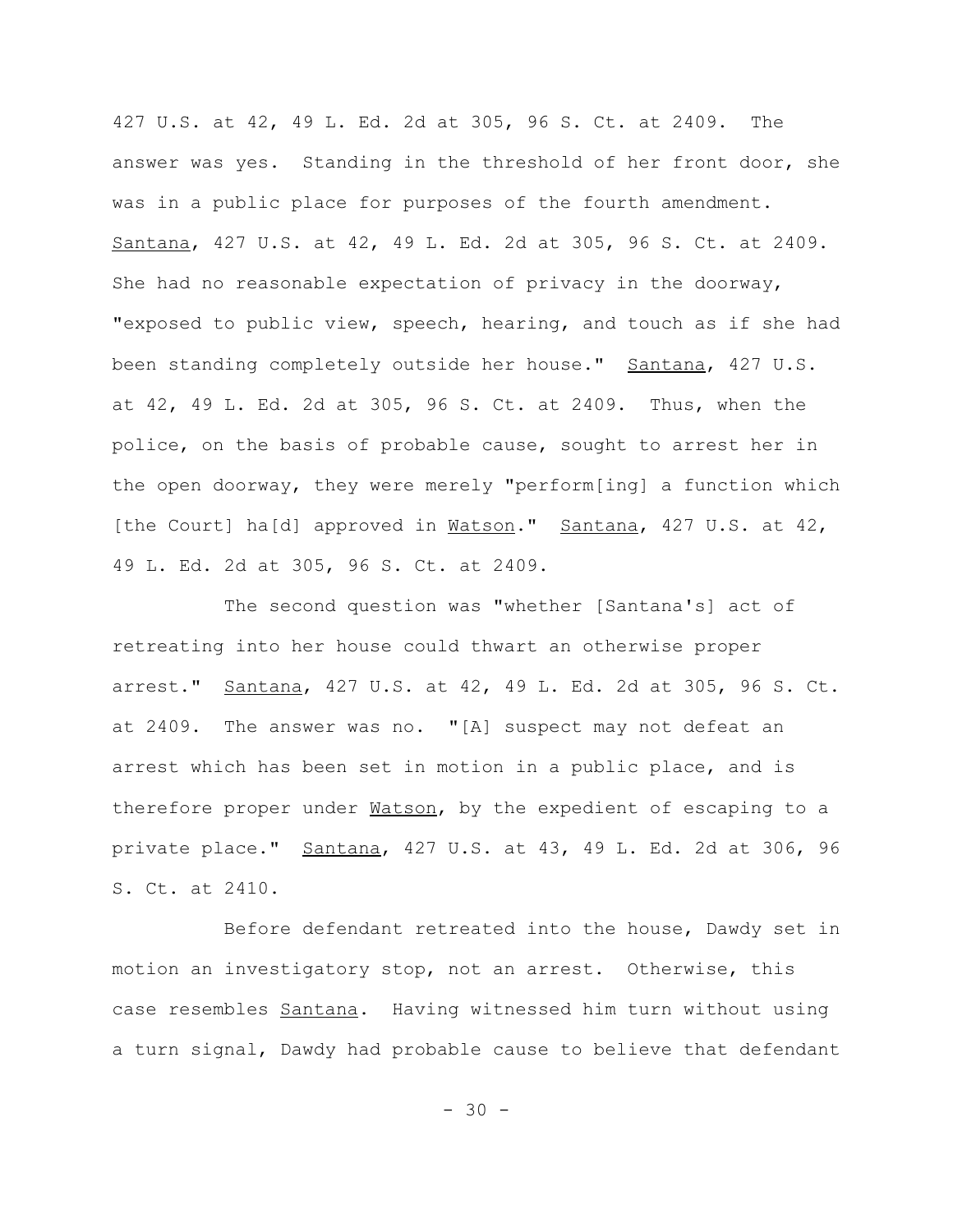violated section 11-804(b) of the Illinois Vehicle Code (Code) (625 ILCS 5/11-804(b) (West 2004)). For that reason alone, he had the right to pull defendant over. See People v. Shepherd, 242 Ill. App. 3d 24, 29, 610 N.E.2d 163, 166 (1993). He also saw defendant coast past a stop sign, an additional traffic violation (625 ILCS 5/11-904(b) (West 2004)). He "set the stop in motion" by turning on his flashing red and blue lights at the intersection of East Lincoln Street and Bates Avenue. Ignoring Dawdy's repeated commands to stop and go back into the car, defendant walked away from him and retreated into the house, giving Dawdy probable cause to believe that defendant had committed the offense of fleeing or attempting to elude a police officer (625 ILCS 5/11-204(a) (West 2004)). On West Lincoln Street, defendant swerved toward Dawdy at a high rate of speed, forcing Dawdy to pull over to the shoulder of the street to avoid a head-on collision. When Dawdy turned around and followed him, defendant was still swerving. Defendant made a wide turn onto Bates Street without using a turn signal. He failed to stop at a stop sign. He swayed and stumbled up the sidewalk, disobeying Dawdy's repeated orders to stop, and when he stood in the doorway (a public place, under Santana) and more or less said, "You're out of luck because I made it home," Dawdy smelled alcohol on his breath. At that point, "a person of reasonable caution" would have believed that defendant had committed DUI (People v. Sims,

 $-31 -$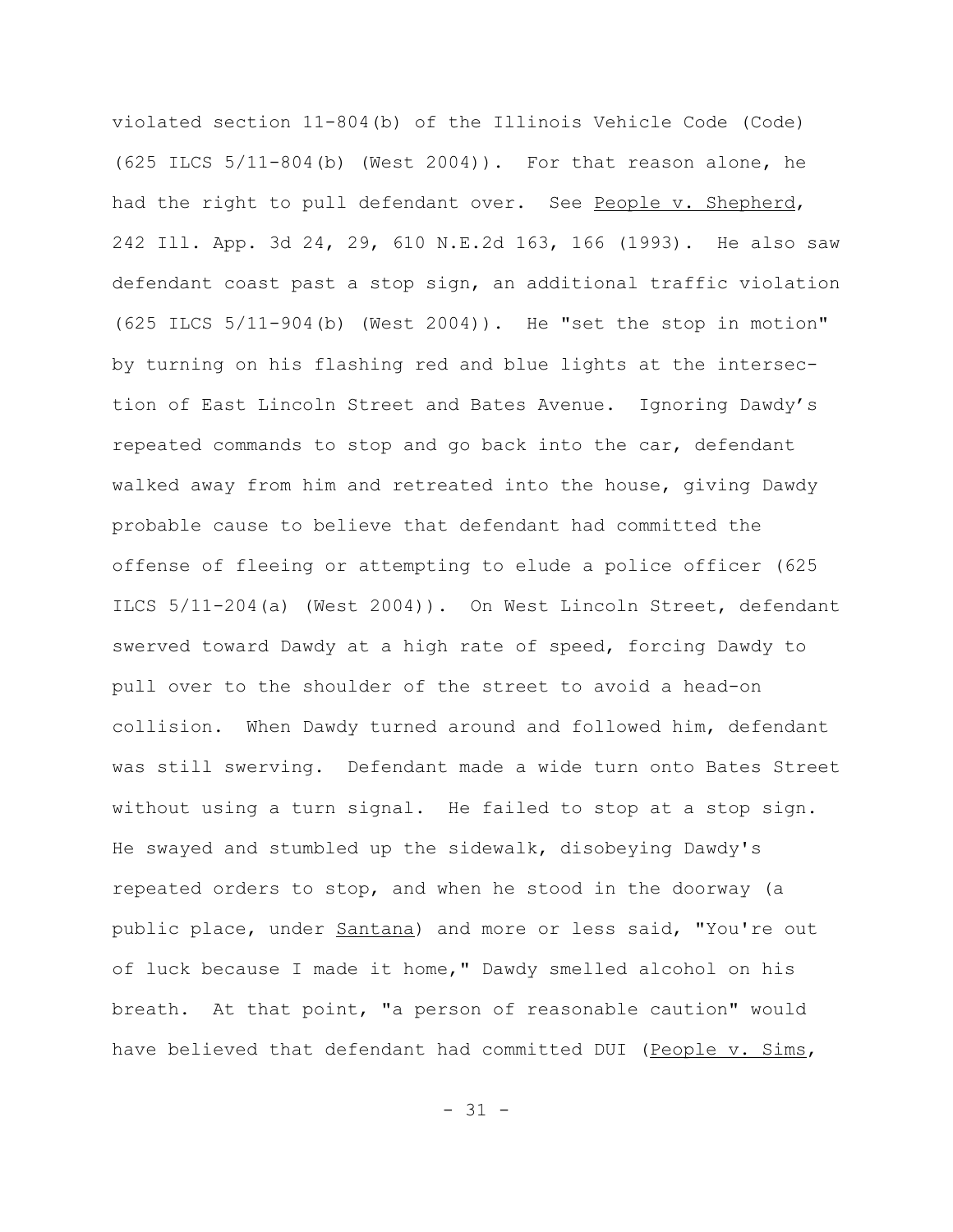192 Ill. 2d 592, 614, 736 N.E.2d 1048, 1060 (2000))--a belief that defendant evidently shared. Dawdy did not know defendant's blood alcohol level--he did not have scientific proof of intoxication--but "the evidence relied upon by the arresting officer[] does not have to be sufficient to prove guilt beyond a reasonable doubt"; it need not even prove that the defendant is more probably than not guilty (Sims, 192 Ill. 2d at 614-15, 763 N.E.2d at 1060). Dawdy had more than "mere suspicion." See Sims, 192 Ill. 2d at 614-15, 736 N.E.2d at 1060. While defendant was still in a public place, Dawdy had probable cause to arrest him for attempting to elude a police officer and for DUI.

But Dawdy did not form an intent to arrest defendant until after he followed defendant into the house. Thus, when defendant retreated into the house, Dawdy had not, as of yet, "set in motion" the arrest. See Santana, 427 U.S. at 43, 49 L. Ed. 2d at 306, 96 S. Ct. at 2410. He had, however, "set in motion" a Terry stop. See Terry v. Ohio, 392 U.S. 1, 20 L. Ed. 2d 889, 88 S. Ct. 1868 (1968). Like an arrest, a Terry stop is a seizure of the person (People v. Gonzalez, 204 Ill. 2d 220, 226, 789 N.E.2d 260, 264 (2003)); it is simply a less intrusive form of seizure (Illinois v. Wardlow, 528 U.S. 119, 126, 145 L. Ed. 2d 570, 577, 120 S. Ct. 673, 677 (2000)).

Does this distinction between the two types of seizure make Santana distinguishable? Defendant seems to think so but

- 32 -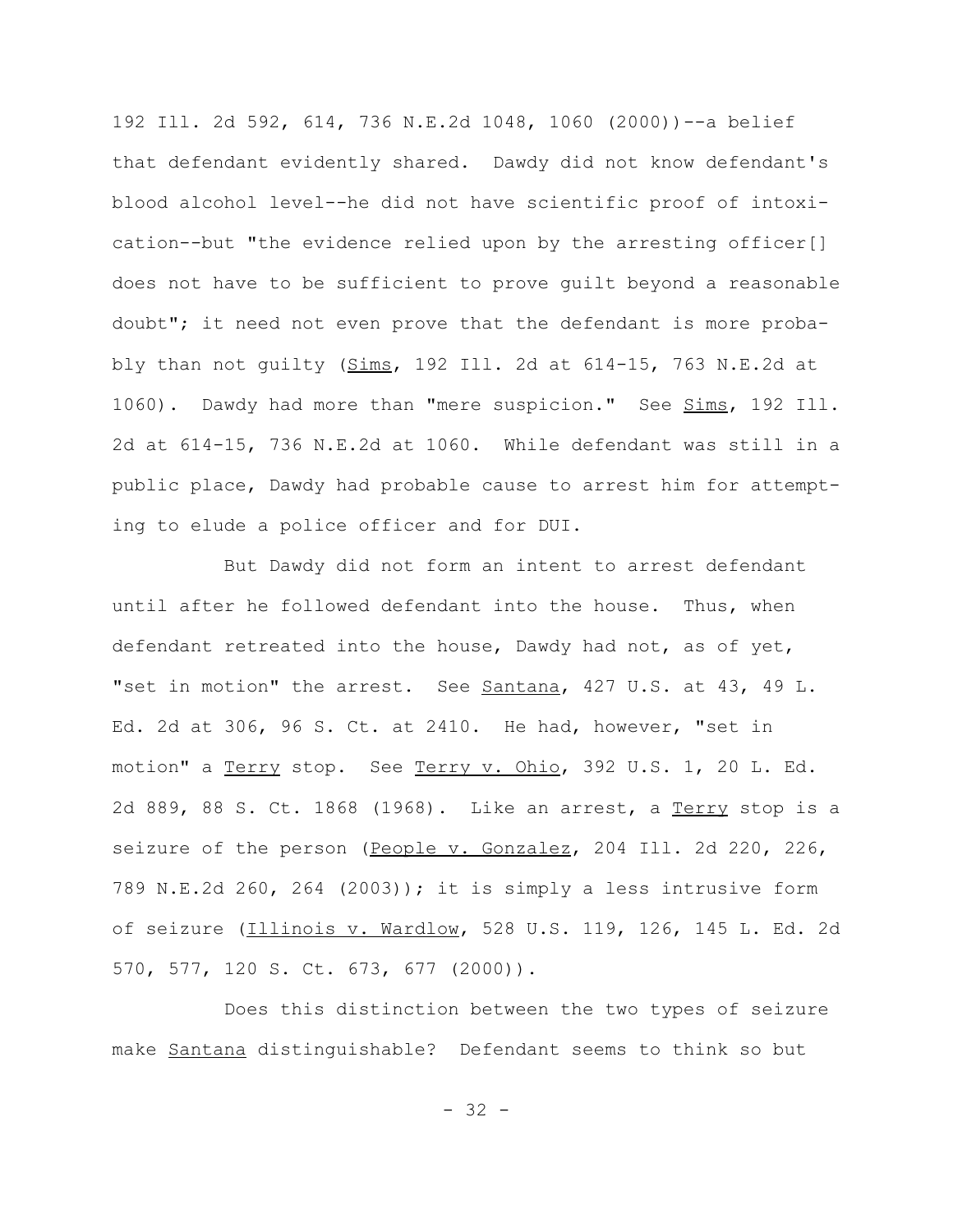does not explain why. According to the Second District, the doctrine of hot pursuit does not care whether it was a Terry stop or an arrest that the police officer set in motion before pursuing a suspect into a private place. In People v. Rivera, 233 Ill. App. 3d 69, 598 N.E.2d 423 (1992), the Aurora police had information that cocaine was stored in the basement of the defendant's bar, La Tropicana, and that he was trafficking in that drug. Two police officers, Renaud and Reichardt, entered the bar (Rivera, 233 Ill. App. 3d at 71, 598 N.E.2d at 424)--which, other than the basement, was a public place (Rivera, 233 Ill. App. 3d at 76, 598 N.E.2d at 428). They had no warrant. Rivera, 233 Ill. App. 3d at 71, 598 N.E.2d at 424. When the defendant saw Renaud approaching, he made a dash for the basement door, opened it, and ran downstairs. Rivera, 233 Ill. App. 3d at 71-72, 598 N.E.2d at 425. The officers pursued him. Rivera, 233 Ill. App. 3d at 72, 598 N.E.2d at 425. The defendant ran to an office in the basement, pushed the door open, and yelled "'police.'" Rivera, 233 Ill. App. 3d at 72, 598 N.E.2d at 425. In the basement office, a man named Wilkinson stuffed a bag into his mouth and would not spit it out. Rivera, 233 Ill. App. 3d at 72, 598 N.E.2d at 425. The police found a bag of cocaine in the defendant's pocket. Rivera, 233 Ill. App. 3d at 72, 598 N.E.2d at 425. The prior information the police had, together with the defendant's sudden flight, provided reasonable suspicion to stop

- 33 -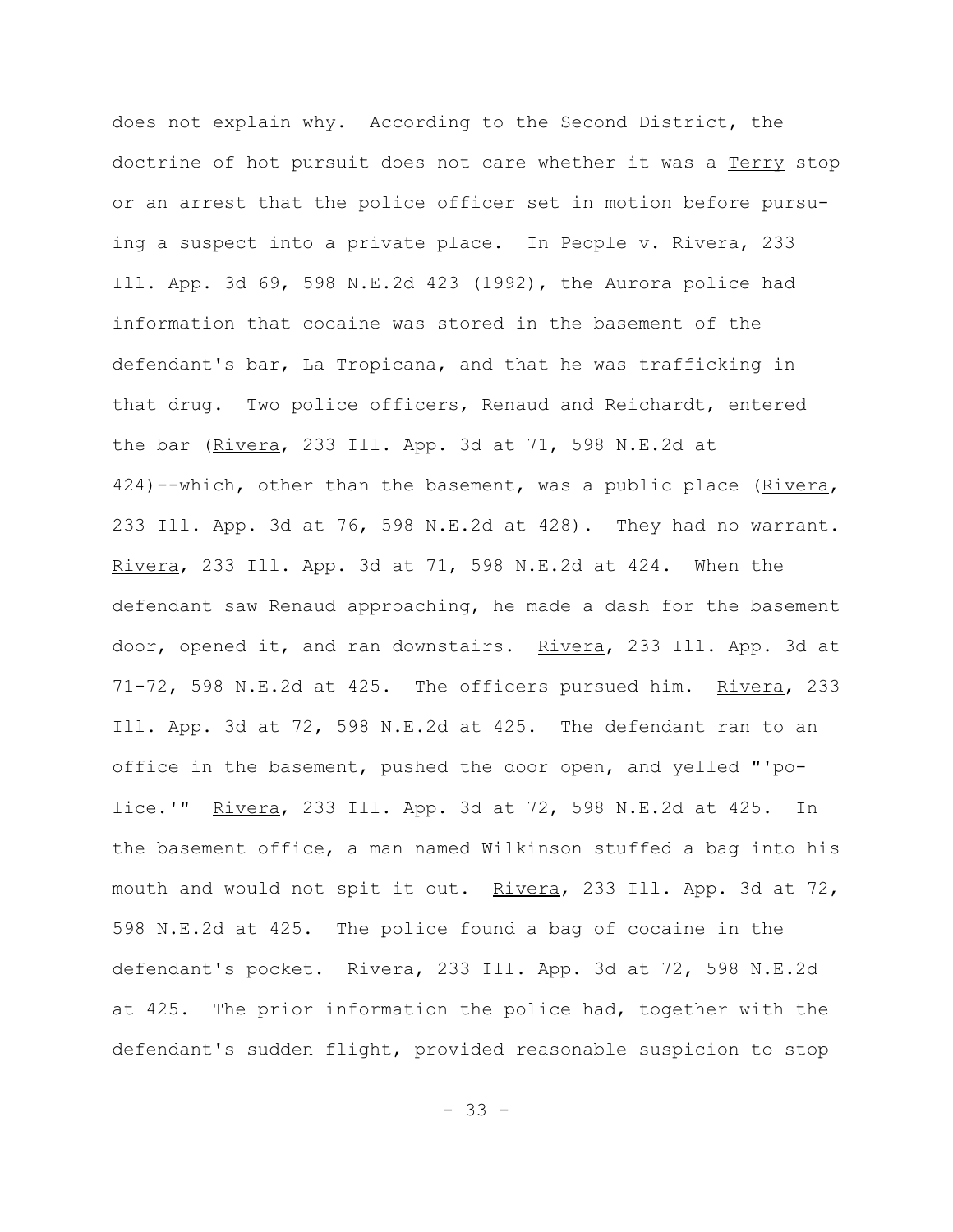him pursuant to Terry. Rivera, 233 Ill. App. 3d at 77, 598 N.E.2d at 428. After reviewing authorities from other jurisdictions, the Second District held as follows:

> "[T]he police, in certain limited circumstances, may be authorized to make a warrantless entry into a private premises for the purpose of effectuating a  $Term stop[$ ,</u> provided the police have a lawful basis to stop a suspect in a public place and the suspect reacts by suddenly fleeing to a private sanctuary, thereby thwarting any opportunity to conduct the detention at a public location." Rivera, 233 Ill. App. 3d at 76, 598 N.E.2d at 427.

We find Rivera to be persuasive. In fact, the State's case here is stronger than in Rivera because when pursuing defendant into the house, Dawdy had more than reasonable suspicion for a Terry stop; he had probable cause to arrest defendant. So this case is closer to Santana than Rivera. If, on the basis of probable cause, Dawdy had "set in motion" an arrest of defendant outside Foiles's house and then followed him inside, Santana would have been precisely applicable. It must follow that if, in reliance on the same probable cause, Dawdy "set in motion" a Terry stop of defendant outside the house, he likewise could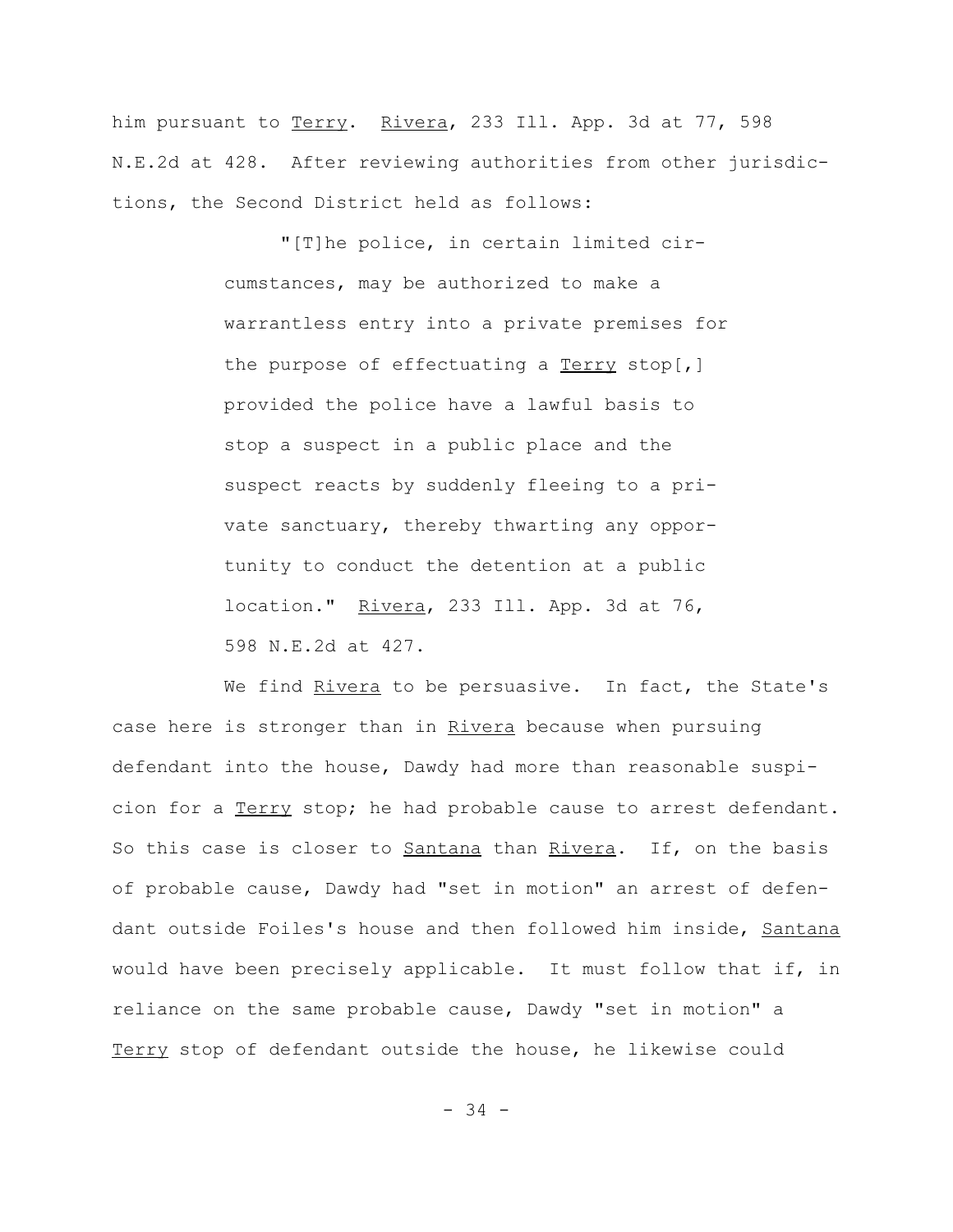follow defendant inside. "The Santana analysis, which supports the warrantless arrest of a suspect who has no legitimate expectation of privacy, a fortiori allows the lesser intrusion of a brief investigatory detention." (Emphasis in original.) United States v. Gori, 230 F.3d 44, 53 (2d Cir. 2000). We understand Santana to essentially stand for the following proposition: when the police commence a reasonable seizure of a person in a public place, that person cannot thwart the seizure by retreating into a private place. See Edwards v. United States, 364 A.2d 1209, 1214 (D.C. App. 1976), modified en banc, Edwards v. United States, 379 A.2d 976, 979 (D.C. App. 1977).

Defendant argues "there is no indication that [he] 'fled' into the house[;] rather, the evidence showed he merely got out of his car and walked into the house." The Supreme Court referred to the act of "escaping to a private place." Santana, 427 U.S. at 43, 49 L. Ed. 2d at 306, 96 S. Ct. at 2410. We do not see what difference it makes whether defendant sprinted, jogged, or walked up the sidewalk to Foiles's house; Dawdy was directly behind him, repeatedly ordering him to stop and get back into the car, and defendant ignored those commands and went into the house with the intent of escaping Dawdy and thwarting the investigatory stop. See State v. Paul, 548 N.W.2d 260, 265 (Minn. 1996). "'[H]ot pursuit'" means merely "some sort of a chase." Santana, 427 U.S. at 43, 49 L. Ed. 2d at 305, 96 S. Ct.

 $- 35 -$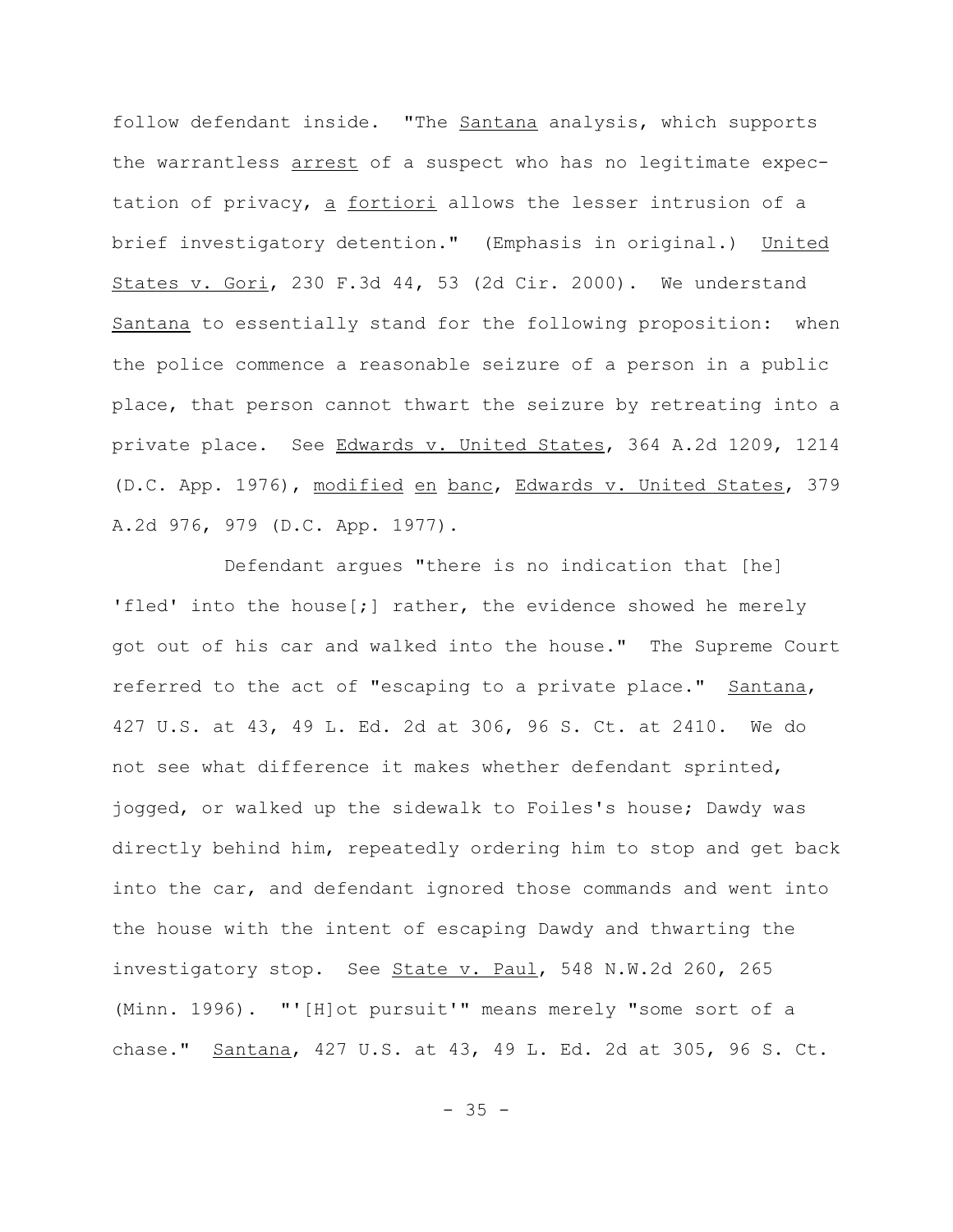at 2410.

### 6. "Hot Pursuit" as an Exigent Circumstance Unto Itself

Defendant argues that Dawdy violated the fourth amendment by arresting him inside Foiles's home because Dawdy was aware of no "'exigent circumstances,'" within the meaning of Payton v. New York, 445 U.S. 573, 63 L. Ed. 2d 639, 100 S. Ct. 1371 (1980), and Welsh v. Wisconsin, 466 U.S. 740, 80 L. Ed. 2d 732, 104 S. Ct. 2091 (1984), to justify his warrantless, nonconsensual entry of the home.

In Payton, 445 U.S. at 588-89, 63 L. Ed. 2d at 652, 100 S. Ct. at 1381, the Supreme Court held that entering a home without a warrant or consent and arresting someone therein--even for a felony that the police had probable cause to believe the arrestee committed--was presumptively unreasonable under the fourth amendment, applicable to the states via the fourteenth amendment (U.S. Const., amend. XIV) (Payton, 445 U.S. at 576, 63 L. Ed. 2d at 644-45, 100 S. Ct. at 1374-75), and that the state could rebut this presumption of unreasonableness only by showing "'exigent circumstances'" (Payton, 445 U.S. at 589, 63 L. Ed. 2d at 652, 100 S. Ct. at 1381, quoting United States v. Reed, 572 F.2d 412, 423 (2d Cir. 1978)). The Supreme Court declined to "consider the sort of emergency or dangerous situation, described in [its] cases as 'exigent circumstances,' that would justify a warrantless entry into a home for the purpose of either arrest or

- 36 -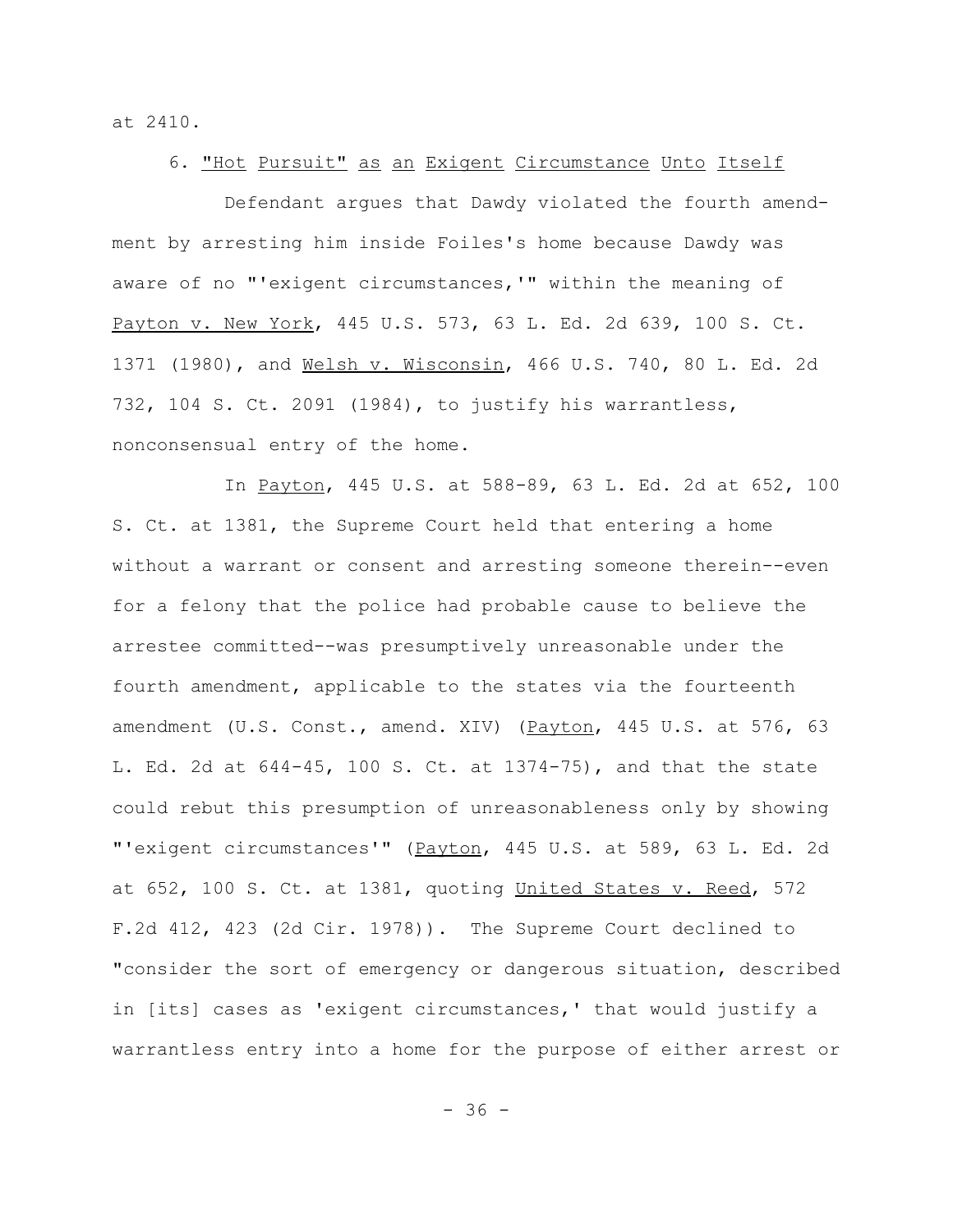search" (Payton, 445 U.S. at 583, 63 L. Ed. 2d at 649, 100 S. Ct. at 1378), "thereby leaving to the lower courts the initial application of the exigent-circumstances exception" (Welsh, 466 U.S. at 749, 80 L. Ed. 2d at 743, 104 S. Ct. at 2097).

While no list of factors is exhaustive, our own supreme court has set out some factors that a court may take into account when assessing exigency in a particular situation. Those factors are as follows:

> "(1) whether the offense under investigation was recently committed; (2) whether there was any deliberate or unjustifiable delay by the officers during which time a warrant could have been obtained; (3) whether a grave offense is involved, particularly one of violence; (4) whether the suspect was reasonably believed to be armed; (5) whether the police officers were acting upon a clear showing of probable cause; (6) whether there was a likelihood that the suspect would have escaped if not swiftly apprehended; (7) whether there was strong reason to believe that the suspect was on the premises; and (8) whether the police entry, though nonconsensual, was made peaceably." People v. Foskey, 136 Ill. 2d

> > - 37 -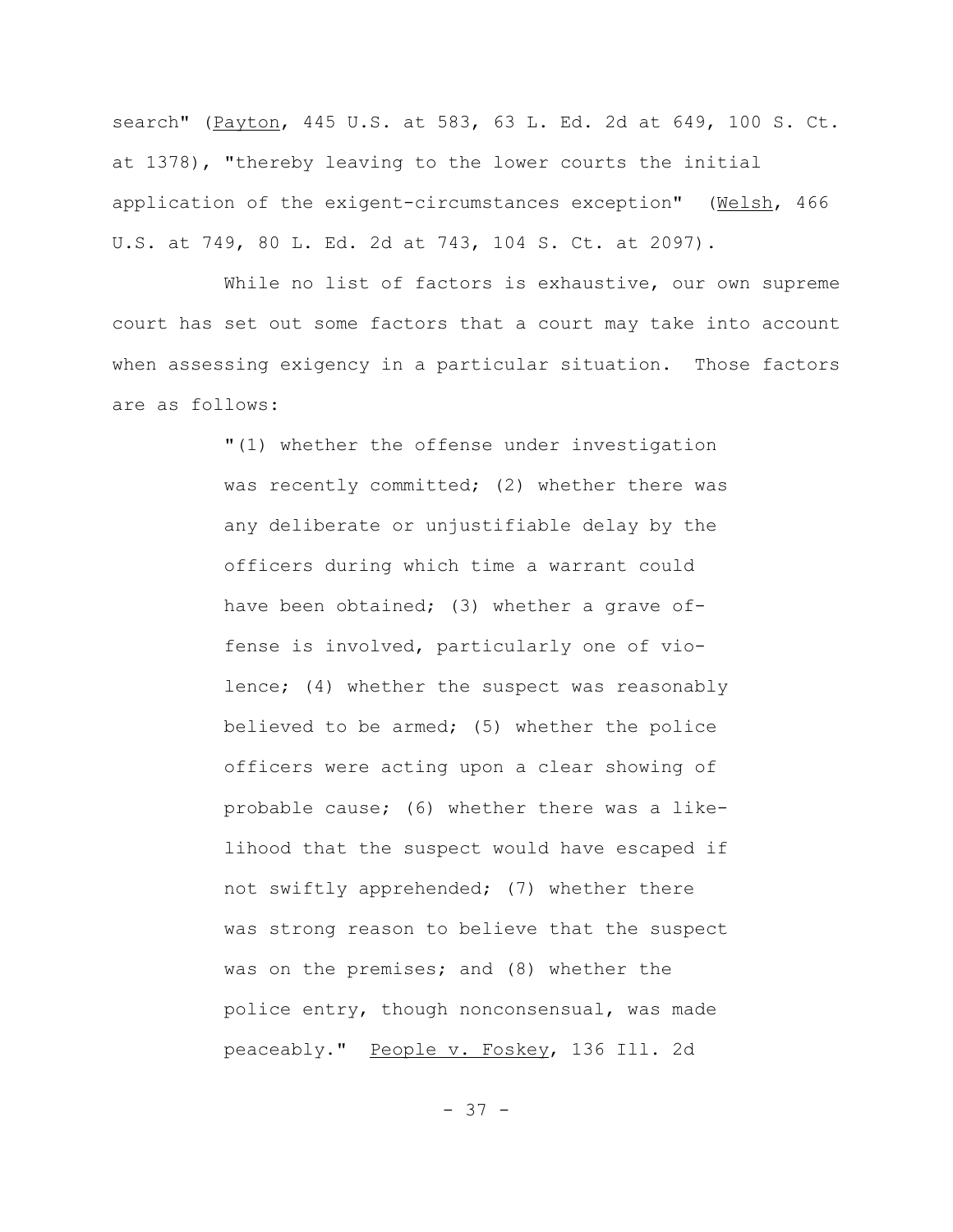66, 75, 554 N.E.2d 192, 197 (1990).

In Welsh, 466 U.S. at 742, 80 L. Ed. 2d at 738, 104 S. Ct. at 2093, the Supreme Court considered whether "'exigent circumstances'" allowed the police to make "a warrantless night entry of a person's home in order to arrest him for a nonjailable traffic offense" of DUI. In that case, a motorist, Randy Jablonic, saw a car changing speeds and veering side to side until it swerved off the road and came to rest in an open field. Welsh, 466 U.S. at 742, 80 L. Ed. 2d at 738, 104 S. Ct. at 2093. Another passerby stopped at the scene, and Jablonic asked her to call the police. Welsh, 466 U.S. at 742, 80 L. Ed. 2d at 738, 104 S. Ct. at 2093-94. Before the police arrived, the driver of the car got out and walked home, leaving the car in the field. Welsh, 466 U.S. at 742, 80 L. Ed. 2d at 738, 104 S. Ct. at 2094. Without obtaining a warrant, the police entered the driver's home, found him lying naked in bed, and arrested him for DUI. Welsh, 466 U.S. at 743, 80 L. Ed. 2d at 738-39, 104 S. Ct. at 2094. The Supreme Court held that the "warrantless, nighttime entry into the petitioner's home to arrest him for a civil traffic offense" was "clearly prohibited by the special protection afforded the individual in his home by the [f]ourth [a]mendment." Welsh, 466 U.S. at 754, 80 L. Ed. 2d at 746, 104 S. Ct. at 2100.

"[A]n important factor to be considered when

- 38 -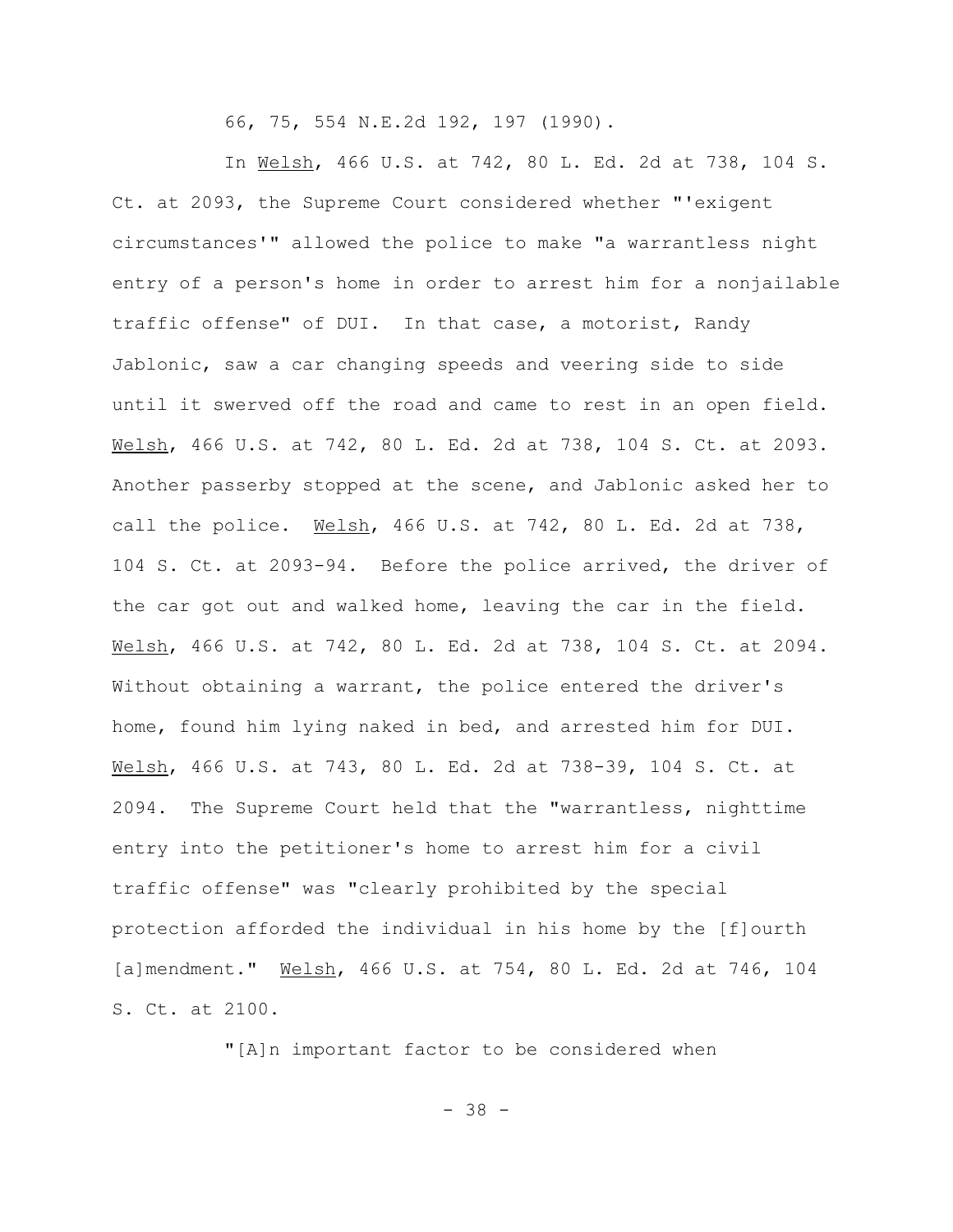determining whether any exigency exist[ed] [was] the gravity of the underlying offense for which the arrest [was] being made." Welsh, 466 U.S. at 753, 80 L. Ed. 2d at 745, 104 S. Ct. at 2099. Under Wisconsin law, no incarceration was possible for a first offense of DUI. Welsh, 466 U.S. at 754, 80 L. Ed. 2d at 746, 104 S. Ct. at 2100. The State claimed a potential emergency in the need to ascertain the driver's blood alcohol level. Welsh, 466 U.S. at 753, 80 L. Ed. 2d at 745, 104 S. Ct. at 2099. But considering that Wisconsin had "chosen to limit severely the penalties that [could] be imposed" (Welsh, 466 U.S. at 754 n.14, 80 L. Ed. 2d at 746 n.14, 104 S. Ct. at 2100 n.14), thereby designating the offense as a minor one, "mere similarity to other cases involving the imminent destruction of evidence [was] not sufficient" (Welsh, 466 U.S. at 754, 80 L. Ed. 2d at 746, 104 S. Ct. at 2100).

Unlike the state of Wisconsin in Welsh, Illinois does not limit the penalties for a first DUI: it is a Class A misdemeanor  $(625$  ILCS  $5/11-501(b-2)$  (West 2004)), punishable by imprisonment for up to  $364$  days (730 ILCS  $5/5-8-3$  (West  $2004$ )). Fleeing or attempting to elude a police officer also is a Class A misdemeanor. 625 ILCS 5/11-204(a) (West 2004). Because Dawdy had probable cause to effect a seizure of the person for jailable offenses, Welsh is distinguishable. More important, Welsh was not a case of hot pursuit, as the Supreme Court pointed out.

- 39 -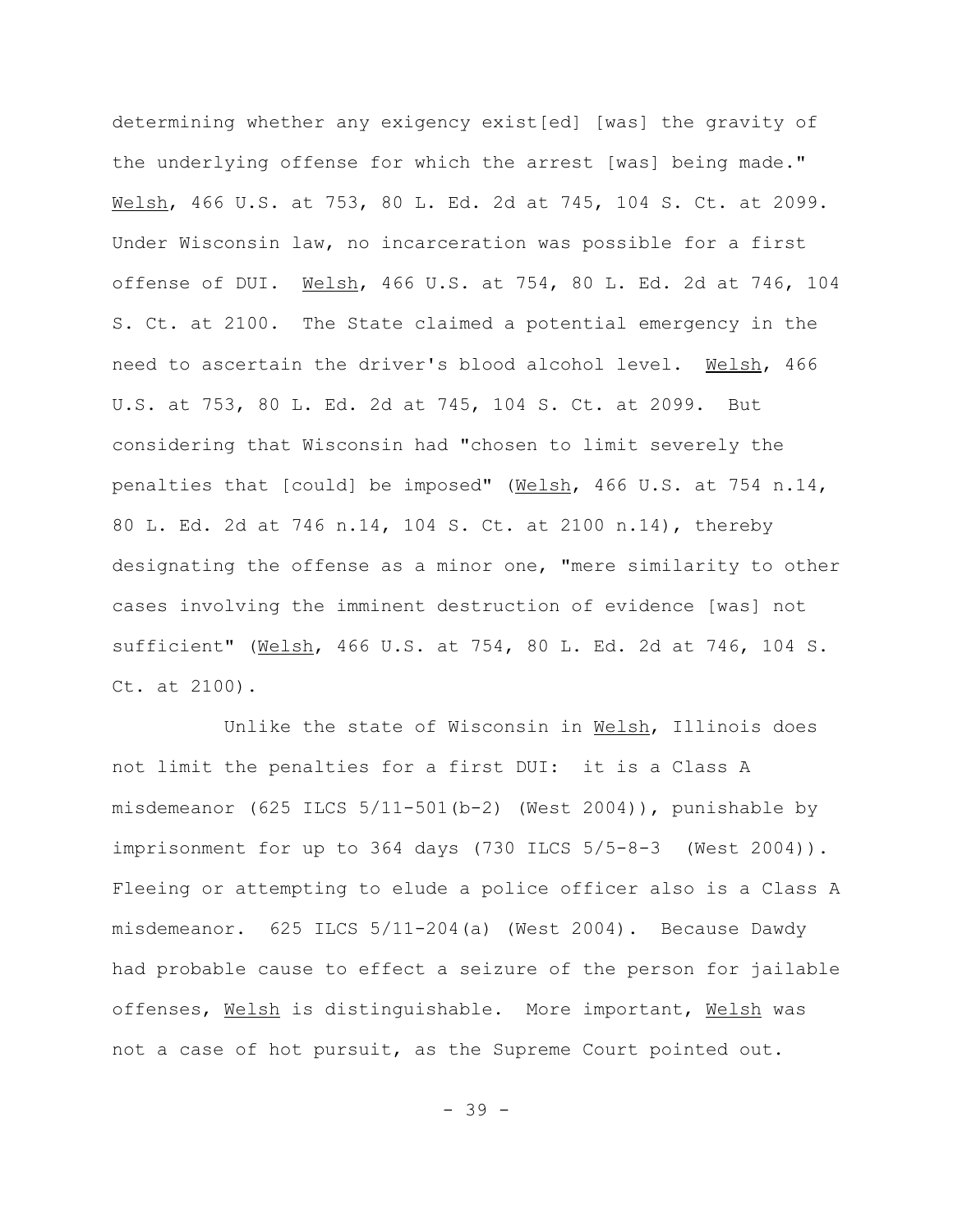Welsh, 466 U.S. at 753, 80 L. Ed. 2d at 745, 104 S. Ct. at 2099.

We need not decide whether the factors in Foskey justify, on balance, Dawdy's warrantless, nonconsensual entry of Foiles's home; Dawdy was in hot pursuit of defendant and, for that reason alone, had the right to enter the house and arrest him. It appears that the majority of jurisdictions that have considered this question would so hold. D. Gilsinger, Annotation, When Is Warrantless Entry of House or Other Building Justified Under "Hot Pursuit" Doctrine, 17 A.L.R.6th 327, §§12, 14 (2006).

According to defendant, "the law is clear that hot pursuit is not itself an exigent circumstance or exception to the warrant requirement, but merely one factor to consider." He cites Lagle, 200 Ill. App. 3d at 955, 558 N.E.2d at 519, in which the Fifth District disagreed with the State's contention "that 'hot pursuit' [was] an exception to the warrant requirement separate and distinct from the exigent[-]circumstances exception." The Fifth District stated:

> "The cases do not discuss a separate hot pursuit exception to the warrant requirement, but discuss it within the context of discussing exigent circumstances. Hot pursuit is merely one factor to be considered in determining whether exigent circumstances

> > $- 40 -$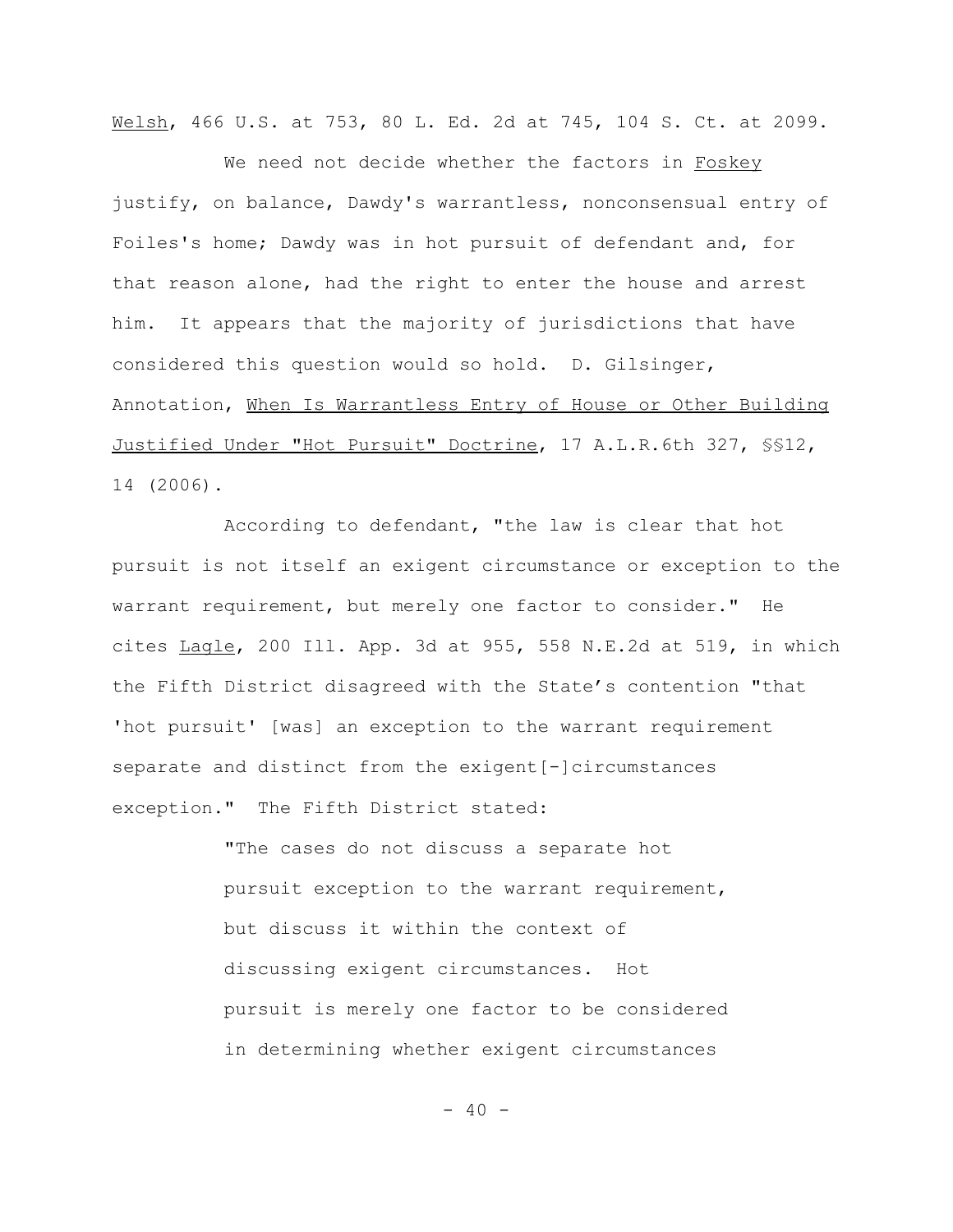justified a warrantless home entry. See Dorman v. United States (1969), 435 F.2d 385, 391 ('Another doctrine excusing failure to obtain a warrant in case of entry for arrest has been cast in terms of "exigent circumstances," or "necessitous circumstances." While some decisions also refer to condition of "hot pursuit," this term is not a limitation but rather an illustration of the kind of exigent circumstance justifying entry without a warrant to arrest a suspect')." Lagle, 200 Ill. App. 3d at 955, 558 N.E.2d at 519.

In its holding in Santana, the Supreme Court did not refer to hot pursuit as only one factor among others. Although the Court remarked upon the possibility of destruction of evidence, its final, unqualified holding was as follows: "[A] suspect may not defeat an arrest which has been set in motion in a public place, and is therefore proper under Watson, by the expedient of escaping to a private place." Santana, 427 U.S. at 43, 49 L. Ed. 2d at 305, 96 S. Ct. at 2410. The Court did not add the qualification "provided that other factors" (such as those listed in Foskey) "are satisfied." Most courts appear to take Santana's holding at face value, treating hot pursuit as an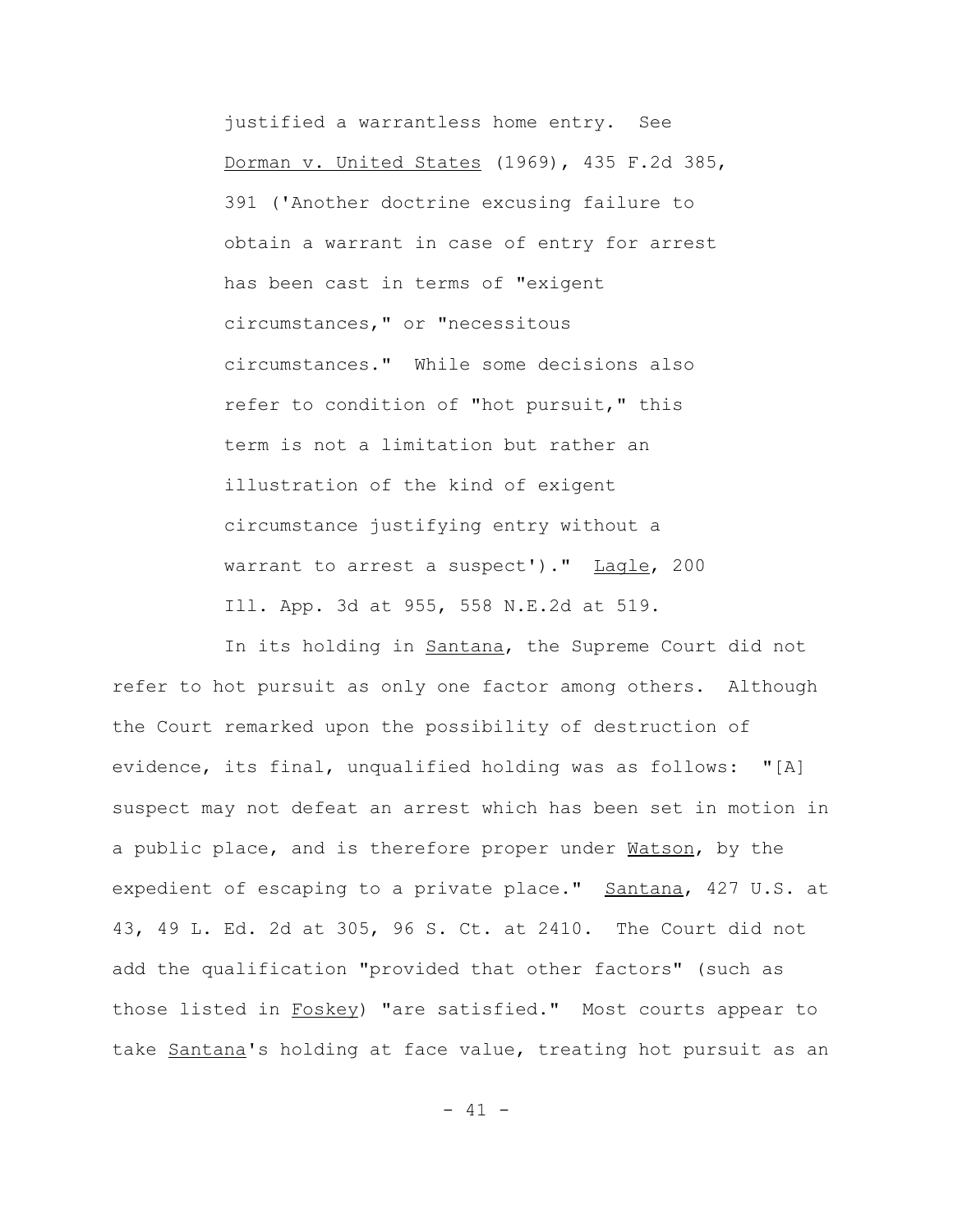exception unto itself rather than as just another factor. E.g., People v. Tillman, 355 Ill. App. 3d 194, 198, 823 N.E.2d 117, 121-22 (2005), appeal denied, 215 Ill. 2d 616, 833 N.E.2d 8 (2005); People v. Wimbley, 314 Ill. App. 3d 18, 25, 731 N.E.2d 290, 295 (2000) ("Courts have also found exigent circumstances where police are in 'hot pursuit' of a suspect who flees from a public place into his residence"); State v. Blake, 468 N.E.2d 548, 553 (Ind. App. 1984) ("immediate and continuous pursuit from the scene of the crime formed the exigent circumstance"); People v. Lloyd, 216 Cal. App. 3d 1425, 1429, 265 Cal. Rptr. 422, 425 (1989) ("the officer's 'hot pursuit' into the house to prevent the suspect from frustrating the arrest which had been set in motion in a public place constitutes a proper exception to the warrant requirement").

Hot pursuit, as an exception unto itself, appears to have deep roots in 17th- and 18th-century English common law. Payton, 445 U.S. at 598, 63 L. Ed. 2d at 658, 100 S. Ct. at 1386. Hale stated: "[I]f the supposed offender fly and take house, and the door will not be opened upon demand of the constable and notification of his business, the constable may break the door, tho[ugh] he have no warrant." 2 M. Hale, Pleas of the Crown 92 (1736), quoted in Payton, 445 U.S. at 595 n.41, 63 L. Ed. 2d at 656 n.41, 100 S. Ct. at 1385 n.41.

One court has explained:

 $- 42 -$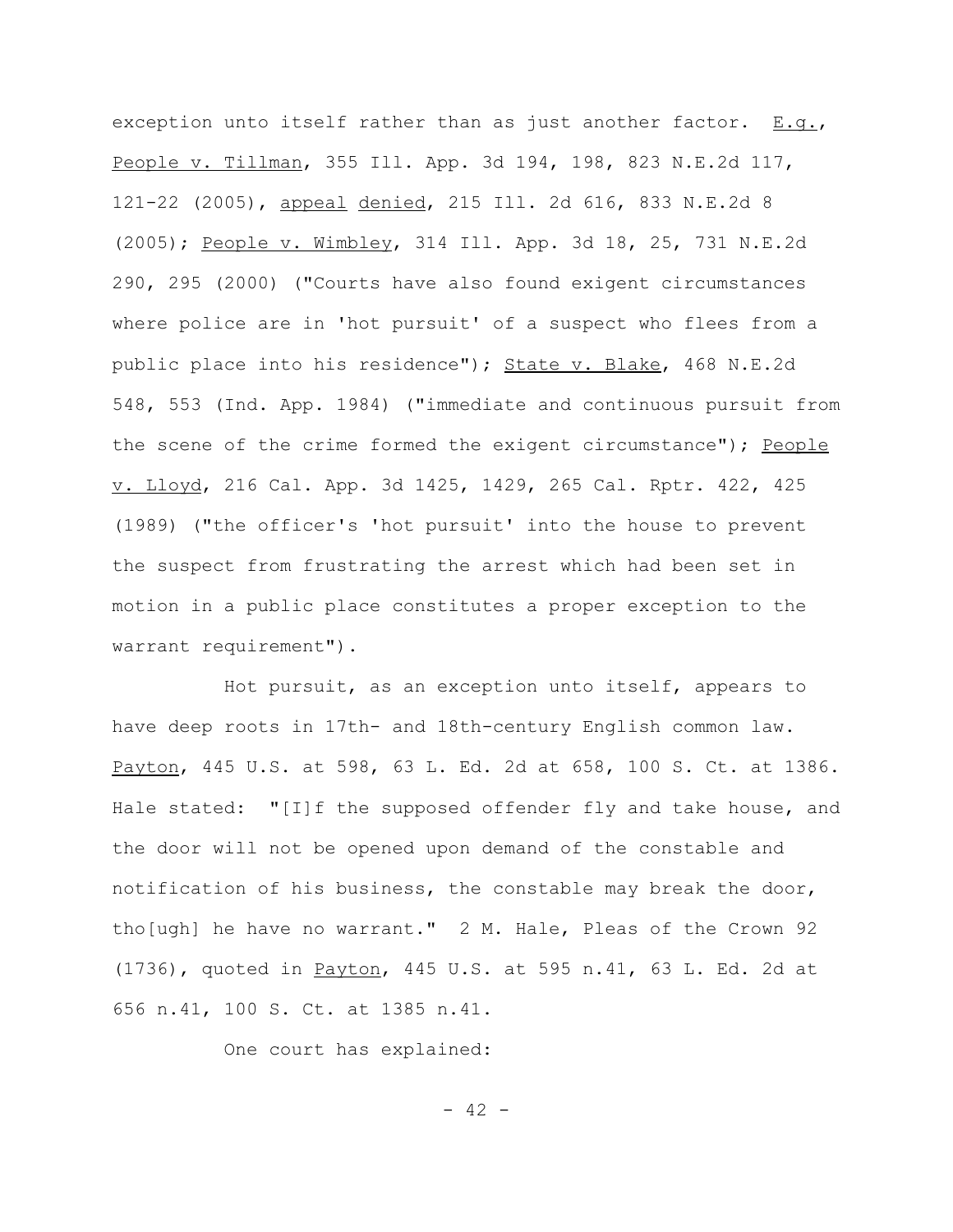"Hot pursuit situations have a policy basis distinct from other exigent circumstances in that they involve arrests that have already been set in motion. Logic dictates that, regardless of the gravity of the offense, an individual should not be able to avoid an otherwise lawful warrantless arrest merely by outracing the police officers into the individual's dwelling." Erickson v. Commissioner of Public Safety, No. C2-92-507, slip op. at \_\_\_ (Minn. App. August 25, 1992).

Under Minnesota law, this unpublished opinion is "not precedential," but parties are permitted to cite it (Minn. Stat. §480A.08(3) (2004)), and we find its logic to be persuasive.

Thus, we respectfully disagree with the Fifth District's discussion of the doctrine of hot pursuit in Lagle. Moreover, we are uncertain that the language the Fifth District quotes from Dorman actually supports the proposition that the Fifth District draws from it: just because one characterizes hot pursuit as an "exigent circumstance," it does not necessarily follow that hot pursuit is "merely one factor" among others.

When defendant repeatedly ignored Dawdy's commands to stop and tried to elude him by going (or, rather, staggering)

 $- 43 -$